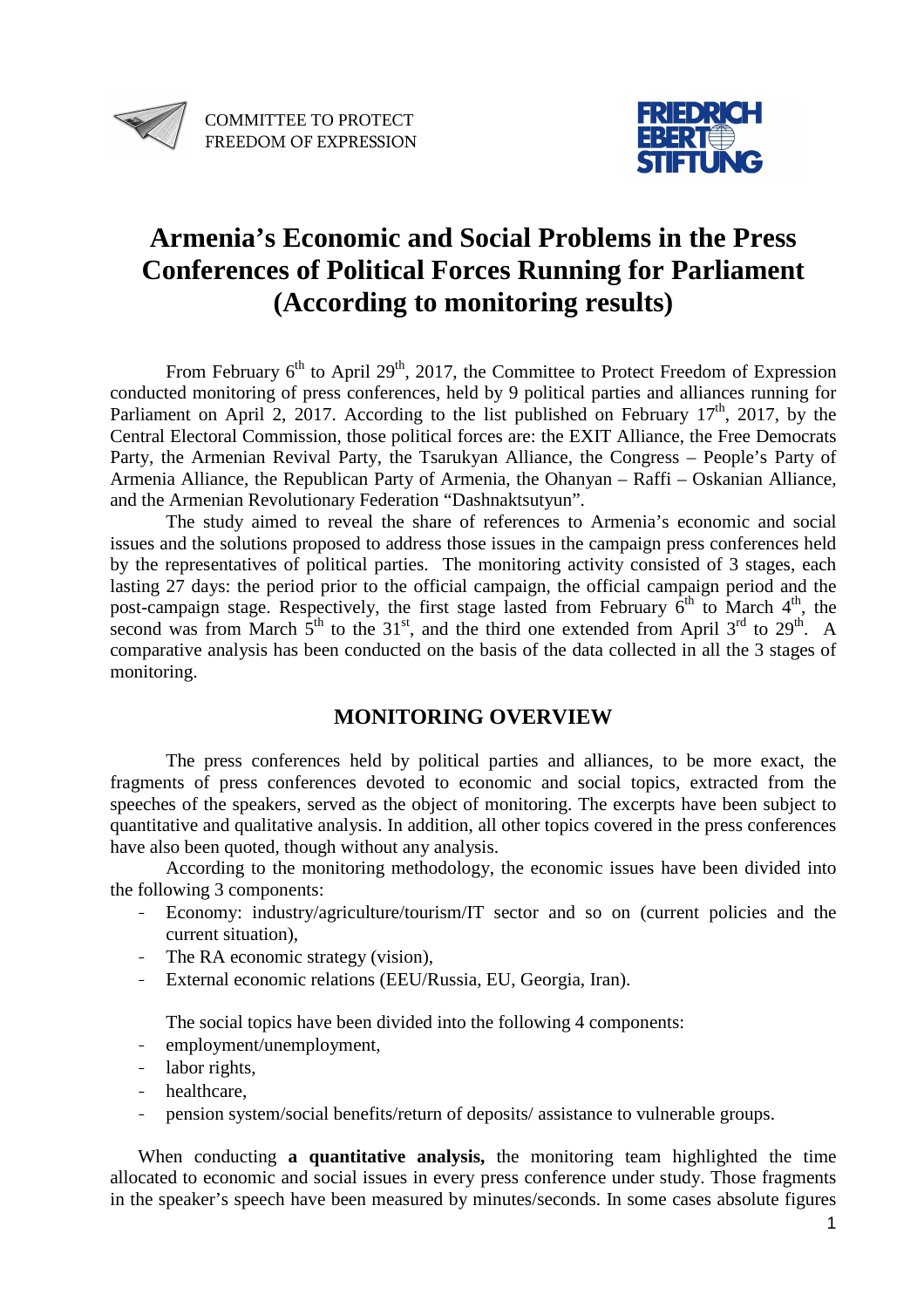have been translated into percentage points in order to reveal proportions and make correlations more obvious. The **qualitative analysis** of economic and social issues mentioned in the press conferences has been conducted by the monitoring team according to the following criteria:

- the overall assessment of the present situation.
- the issues revealed,
- recommendations proposed and their content.

The following sequence of steps has been followed in the analysis of speeches during the press conferences under study:

- 1. Committee to Protect Freedom of Expression contacted the political forces running for election, as well as the press centers and clubs in the capital, and checked the schedule of planned press conferences,
- 2. The members of the monitoring team attended the press conferences and recorded the speeches,
- 3. Afterwards, fragments on the economic and social issues were extracted and subjected to quantitative and qualitative analyses according to the above criteria,
- 4. In the course of studying the press conferences references made by speakers during conferences have also been recorded and listed.

# **PRESS CONFERENCE MONITORING RESULTS**

# *1. Participation of Political Forces in Press Conferences*

In the first stage of monitoring 63 press conferences, held by the representative of parties and alliances running for Parliament, were studied. 2 and more political figures participated in 31, and that is why the tables and narrative below reveal that the total number of participants exceeded the number of press conferences. 16 of those 31 press conferences were debates, that is to say, they were held with the participation of representatives of different parties and alliances, in the cases of the remaining 15, the participants represented the same pre-electoral camp. The total number of political figures speaking at 63 press conferences was 114.

In the second stage of the study, i.e. during the 27 days of the official campaign, the monitoring team recorded 110 press conferences held by the same parties and alliances, 58 of which marked the participation of 2 and more political figures. 37 out of those 58 press conferences were debates, and the participants in 21 were from the same party or alliance. The total number of political figures speaking at 110 press conferences was 201.

In the third stage of monitoring 9 press conferences were held devoted to the Parliamentary elections with the participation of 15 representatives of the RPA, Exit, Free Democrats, ORO and CPA, that is to say 5 parties and alliances out of the above-mentioned 9. 2 and more figures participated in 5 of these post-election press conferences, however, only one of those was a debate, in the remaining 4 the speakers represented the same political camp.

 Thus, during the three stages of the monitoring activity 182 press conferences were held. 2 and more political figures participated in 94, by the way, 54 press conferences were debates, and the participants of 40 were from the same political camp. The total number of speakers at the press conferences was 330.

It is of more interest to note the share of representation of every party and alliance in the quoted totals. The monitoring activity enabled to identify the level of activity by political forces, particularly the degree to which they made use of press conferences as a tool to interact with the electorate and to bring their ideas and approaches home to citizens. In this regard, the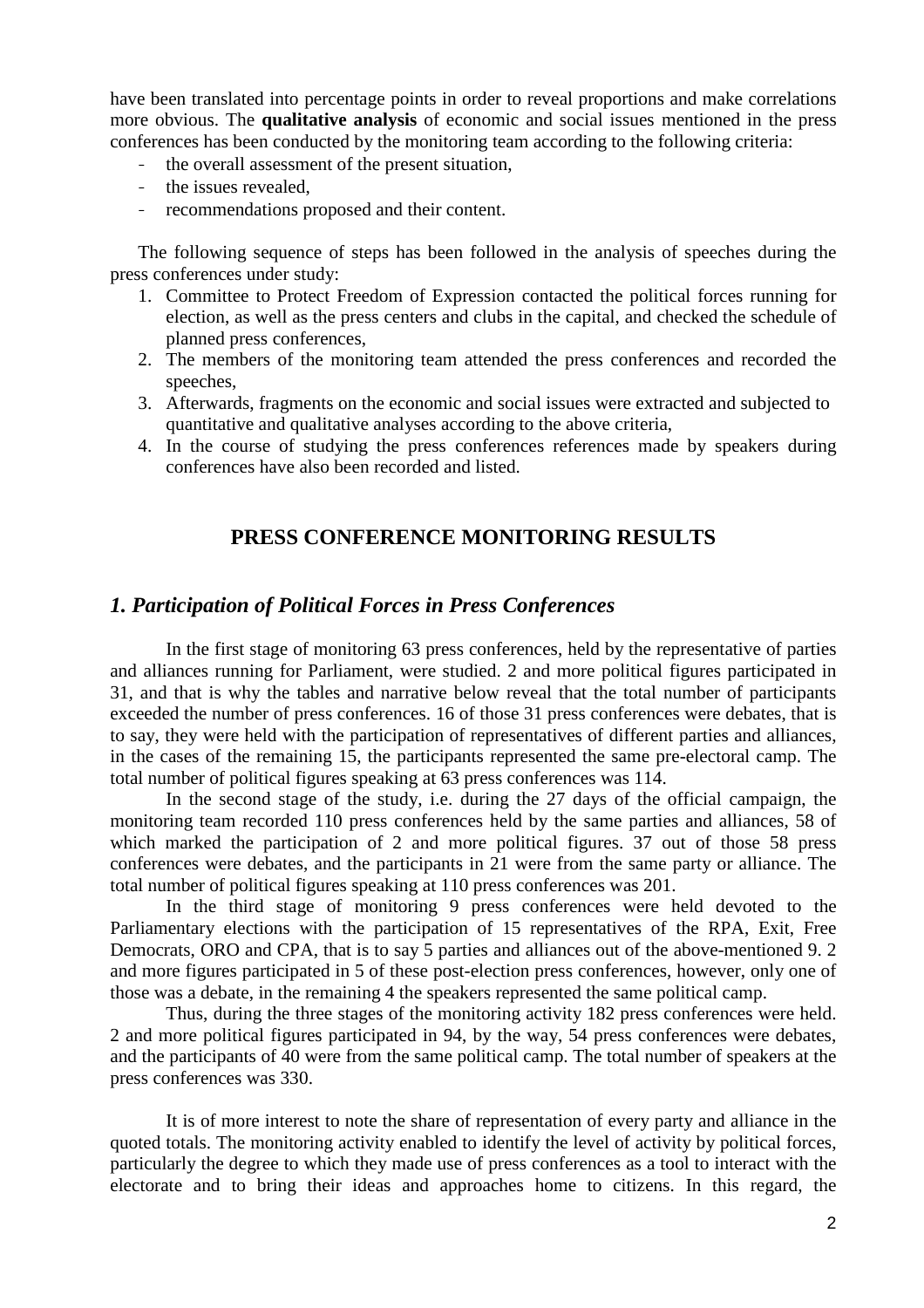quantitative indicators of participation by the representatives of political parties and alliances in the pre-election press conferences monitored during all the three stages are presented in the table below (**here and in the tables further the order of political forces is presented according to their order in the list published by the CEC)**:

| anle |  |
|------|--|
|------|--|

|                |                                                       |                | <b>Press conference</b><br>participation rates |                               | <b>Number of participants</b> |         |                |  |
|----------------|-------------------------------------------------------|----------------|------------------------------------------------|-------------------------------|-------------------------------|---------|----------------|--|
| N              | Political forces participating in press conferences   | <b>Stage 1</b> | <b>Stage</b><br>2                              | <b>Stag</b><br>e <sub>3</sub> | <b>Stage 1</b>                | Stage 2 | Stage 3        |  |
|                | <b>EXIT Alliance</b>                                  | 13             | 28                                             |                               | 21                            | 31      | 2              |  |
| 2              | <b>Free Democrats Party</b>                           | 12             | 24                                             | $\overline{2}$                | 13                            | 26      | 2              |  |
| 3              | <b>Armenian Revival Party</b>                         |                | 20                                             | $\Omega$                      | 15                            | 20      | $\Omega$       |  |
| 4              | <b>Tsarukyan Alliance</b>                             | 5              | 18                                             | $\Omega$                      | 5                             | 18      | $\Omega$       |  |
| 5              | Congress – PPA Alliance                               | 7              | 13                                             | $\theta$                      | 12                            | 15      | $\overline{0}$ |  |
| 6              | Republican Party of Armenia                           | 17             | 23                                             | $\overline{4}$                | 17                            | 23      | 5              |  |
| $\overline{7}$ | Communist Party of Armenia                            | 2              | 22                                             | 1                             | $\overline{4}$                | 32      |                |  |
| 8              | Ohanyan – Raffi – Oskanian Alliance of Parties        | 15             | 13                                             | 2                             | 23                            | 19      | 5              |  |
| 9              | Armenian Revolutionary Federation<br>"Dashnaktsutyun" | 3              | 17                                             | $\theta$                      | 4                             | 17      | $\Omega$       |  |

The comparison of the data in the table shows that during the first stage of the monitoring process press conferences were used most intensively by the RPA as a pre-election campaign tool. They were followed by Ohanyan – Raffi – Oskanian and Exit Alliances. The Armenian Revival and Free Democrats parties were almost equally active. The Congress – PPA and Tsarukyan Alliances were less active in their participation in press conferences. The ARF and the Communist Party were the least active.

In the second stage of monitoring, i.e. during the 27 days of the official campaign, the situation changed completely. The EXIT Alliance and the Free Democrats Party fell ahead of the ruling RPA in the rate of their participation in press conferences, and one of the leaders of the first stage, i.e. the Ohanyan – Raffi – Oskanian Alliance, reducing its activity and took bottom positions.

Except ORO, all the other participants of the campaign significantly increased their participation in the press conferences in the second stage. Thus, the indicators of the Exit and Free Democrats were multiplied by more than 2 times. The participation of the Armenian Revival party and Congress – PPA Alliance intensified almost equally. And the rates of the most passive participants in the first stage, namely those of the Tsarukyan Alliance, the ARF and the Communist Party, increased respectively by more than 3, 5, and 10 times.

In the post-election period the "wave" of press conferences abruptly decreased. If on certain dates in the last part of the campaign their number amounted to 15, in the post-election period, i.e. in the third stage of the monitoring, as it has already been mentioned, only 9 press conferences were held on the topic of Parliamentary elections. Moreover, the Armenian Revolutionary Federation "Dashnaktsutyun", the Tsarukyan and Congress – PPA Alliances and the Armenian Revival Party did not participate in press conferences at all. The most active one from among the participating forces was the RPA, followed by the ORO and Free Democrats.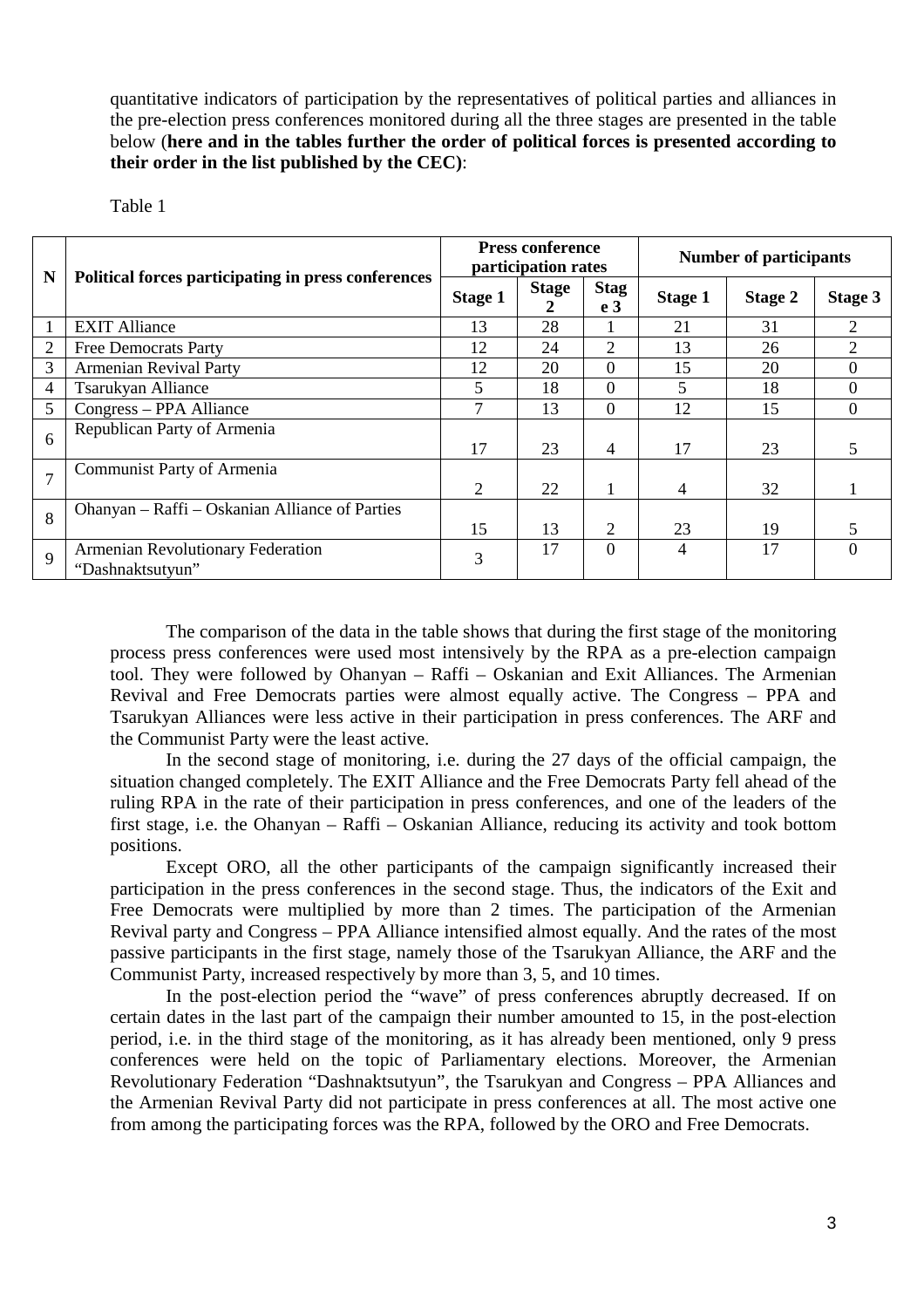# *2. Quantitative Data on References to Economic and Social Topics*

How did the parties and alliances running for Parliament assess the situation in industry, agriculture, trade and other sectors of economy in the country? What vision did they have regarding the development of those sectors? Which foreign relations were seen as a priority? Which ones were seen as in need for stimulation and growth? What state was the social sector assessed to be in and what was proposed for its improvement? How would unemployment be decreased and how were labor rights protected? What was proposed for the development of the health sector, the improvement of the pensions and benefits system? These were the topics that became major topics of analysis when considering pre-electoral press conferences.

Generalizing the collected data, the monitoring team recorded that the representatives of political forces running for Parliament made few references to social and economic issues during the press conferences held in the 27 days prior to the official campaign (the first stage of monitoring). Moreover, until February 16, 2017, the deadline for the compilation of the slates for the parties and alliances and their submission to the CEC, those issues were not mentioned at all, since the major intrigue of the moment was the slates and the political rearrangements reflected in them. Only after those processes did economic and social issues start to be covered in the speakers' speeches.

During the 27 days of the official campaign (the second stage of monitoring) almost all political forces running for Parliament, except for the ORO Alliance, referred to socio-economic issues much more frequently and in more detail. Those were among the major topics touched upon by the majority of parties and alliances, and in essence, the most important ones for the Communist Party, the Armenian Revival Party and Tsarukyan Alliance, for they paid little attention to other issues.

During the press conferences in the post-election period (the third stage of monitoring) the speakers representing only the Communist Party of Armenia and the Free Democrats did thoroughly cover economic and social issues, while the speakers of the RPA, ORO and Exit either merely mentioned the issues related to those sectors, or completely bypassed them. However, the few press conferences held in the post-election period, mainly focused on the evaluations of the course and results of the April  $2<sup>nd</sup>$  elections.

The following table presents the overall share of social and economic topics throughout total duration of press conferences by individual political forces (the data on all the 3 stages of monitoring are presented for purposes of comparison):

| N                | <b>Parties and Alliances</b>   | <b>Total duration of press</b><br>conferences |                      |           |                | Time devoted to economic<br>and social issues |                   | Percentage     |         |                   |
|------------------|--------------------------------|-----------------------------------------------|----------------------|-----------|----------------|-----------------------------------------------|-------------------|----------------|---------|-------------------|
|                  |                                | Stage 1                                       | Stage 2              | Stage 3   | <b>Stage 1</b> | Stage 2                                       | <b>Stage</b><br>3 | <b>Stage 1</b> | Stage 2 | <b>Stage</b><br>3 |
|                  | <b>EXIT Alliance</b>           | 298m 45s                                      | 378m 2s              | 9m 20s    | 29m 17s        | $34 \text{ m}$ 7s                             | $\theta$          | 9,87 %         | 9,02 %  | $0\%$             |
| $\overline{2}$   | <b>Free Democrats Party</b>    | $151m$ 50s                                    | 433m31s              | 45m 13s   | 15m34s         | $82m\,5s$                                     | 11m <sub>4s</sub> | 10,25%         | 18,93%  | 24,47%            |
| $\overline{3}$   | <b>Armenian Revival Party</b>  | 181m 16s                                      | $271 \text{ m } 29s$ | $\Omega$  | 23m 48s        | 75m 11s                                       | $\theta$          | 13,13 %        | 27,69%  | $\mathbf{0}$      |
| $\vert$          | Tsarukyan Alliance             | 87 min.                                       | 316m 40s             | $\Omega$  | $14m\,57s$     | 68m 42s                                       | $\mathbf{0}$      | 17.18%         | 21.69%  | $\mathbf{0}$      |
| $\overline{5}$   | $Congress - PPA$<br>Alliance   | $223 \text{ m } 53 \text{s}$                  | $380 \text{ m}$ 4s   | $\Omega$  | 4m14s          | 53m 28s                                       | $\mathbf{0}$      | 1,89 %         | 14,07%  | $\boldsymbol{0}$  |
| $6 \overline{6}$ | Republican party of<br>Armenia | $309m$ 5s                                     | 531m41s              | $72m$ 42s | $7m$ 45s       | 33m 21s                                       | 27s               | 2,51%          | 6,27%   | 0,62%             |

Table 2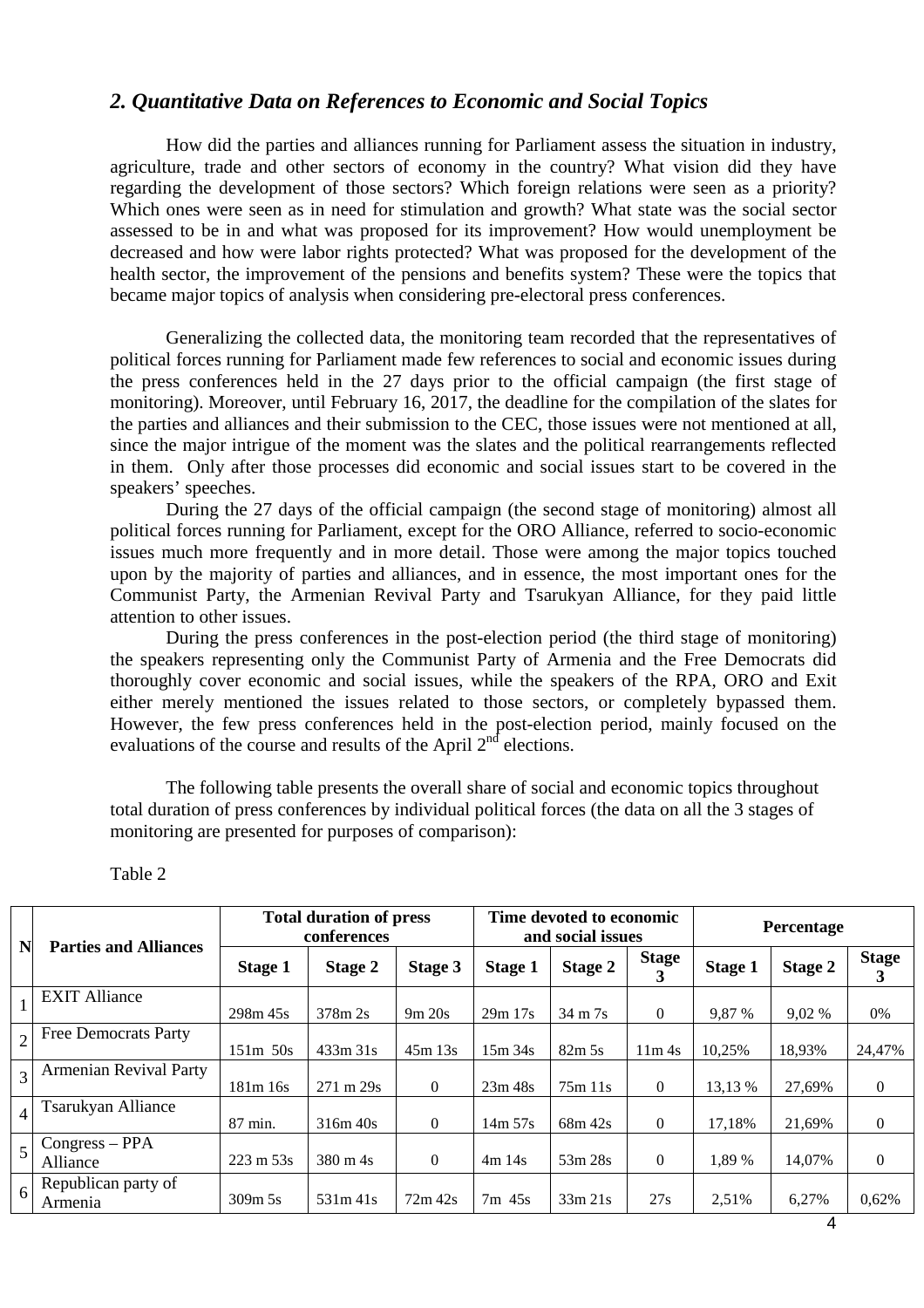| Communist Party of<br>Armenia                   | 42m19s   | 421m37s  | 17m 28s | 7m8s      | 124m<br>16s | 17m<br>28s     | 16.86% | 29.47% | 100%  |
|-------------------------------------------------|----------|----------|---------|-----------|-------------|----------------|--------|--------|-------|
| $Ohanyan - Raffi -$<br><b>Oskanian Alliance</b> | 399m 40s | 236m 55s | 53m 2s  | $12m$ 39s | 9m 24s      | 5s             | 3.17 % | 3.97%  | 0,16% |
| <b>Armenian Revolutionary</b>                   | 66m 53s  | 241m31s  | 0       | 5sec      | 14m 14s     | $\overline{0}$ | 0.12%  | 5,89%  |       |
| Federation                                      |          |          |         |           |             |                |        |        |       |
| "Dashnaktsutyun"                                |          |          |         |           |             |                |        |        |       |

As it can be seen from the Table, the Republican Party of Armenia was also among the leaders in terms of the total duration of press conferences (309m 5s) in the first stage of monitoring, yet not the leader: the Ohanyan – Raffi – Oskanian Alliance exceeded them on that indicator (399 m 40 s). However, if considering the time allocated to economic and social issues from the total duration identified neither RPA nor ORO occupied the best positions. It is obvious that the EXIT Alliance (29m17s) and the Armenian Revival Party (23m 48s) paid more attention to these topics. Noticeably far behind them were the Free Democrats Party (15 m 34 s) and the Tsarukyan Alliance (14 m 57s)<sup>∗</sup> **.**

 During the second stage of monitoring, i.e. during the official campaign, the situation regarding the total duration of press conferences changed completely: the Ohanyan – Raffi – Oskanian Alliance became obviously more passive and occupied the one of lowest positions, whereas the RPA took the leader's position. Though having less than about 100 minutes, the Free Democrats Party followed the Republicans, with the Communist Party, who had the lowest indicator on this matter in the first stage coming next. The Congress – PPA (380m4s), Exit (378m2s) and Tsarukyan (316m40s) Alliances were active, too.

In general, during the 27 days of the campaign almost all political forces increased their efforts considerably to present their platforms and approaches to the electorate through press conferences, and this was certainly natural. The same can be said also about the time allocated to the coverage of economic and social issues. The comparison of the absolute figures of this indicator shows that the vast majority of parties and alliances paid many times more attention to the socio-economic issues in the second stage.

During the 27 days of the third stage of monitoring after the April 2 elections, only one of the RPA (the party that participated in press conferences most) representatives referred to socioeconomic issues and for only 27 seconds. Whereas the Communist Party, even though participating in only one post-election press conference, devoted it fully to economic issues (17 m 28s), and in fact, in the  $3<sup>rd</sup>$  stage the CPA was ahead of all the other forces regarding the duration of time for covering those topics.

Communists follow the Free Democrats who in two of their press conferences spoke about socio-economic issues for 11 m 4s. In the post-election period the representatives of the ORO alliance had the same number of meetings with journalists, but they referred to the abovementioned topics by mentioning them just once, devoting only 5 seconds to it. Whereas during the only press conference held by the Exit Alliance the speakers did not raise these issues at all.

If the table above presented the total, aggregated duration of time allocated to economic and social issues by the representatives of each political force, the table below presents the duration of time allocated to every aspect separately.

<sup>\*</sup> The monitoring team cites absolute numbers, since the percentages are calculated only to show the correlation among indicators on the same lines, not to determine ratings due to the comparison of data on different lines.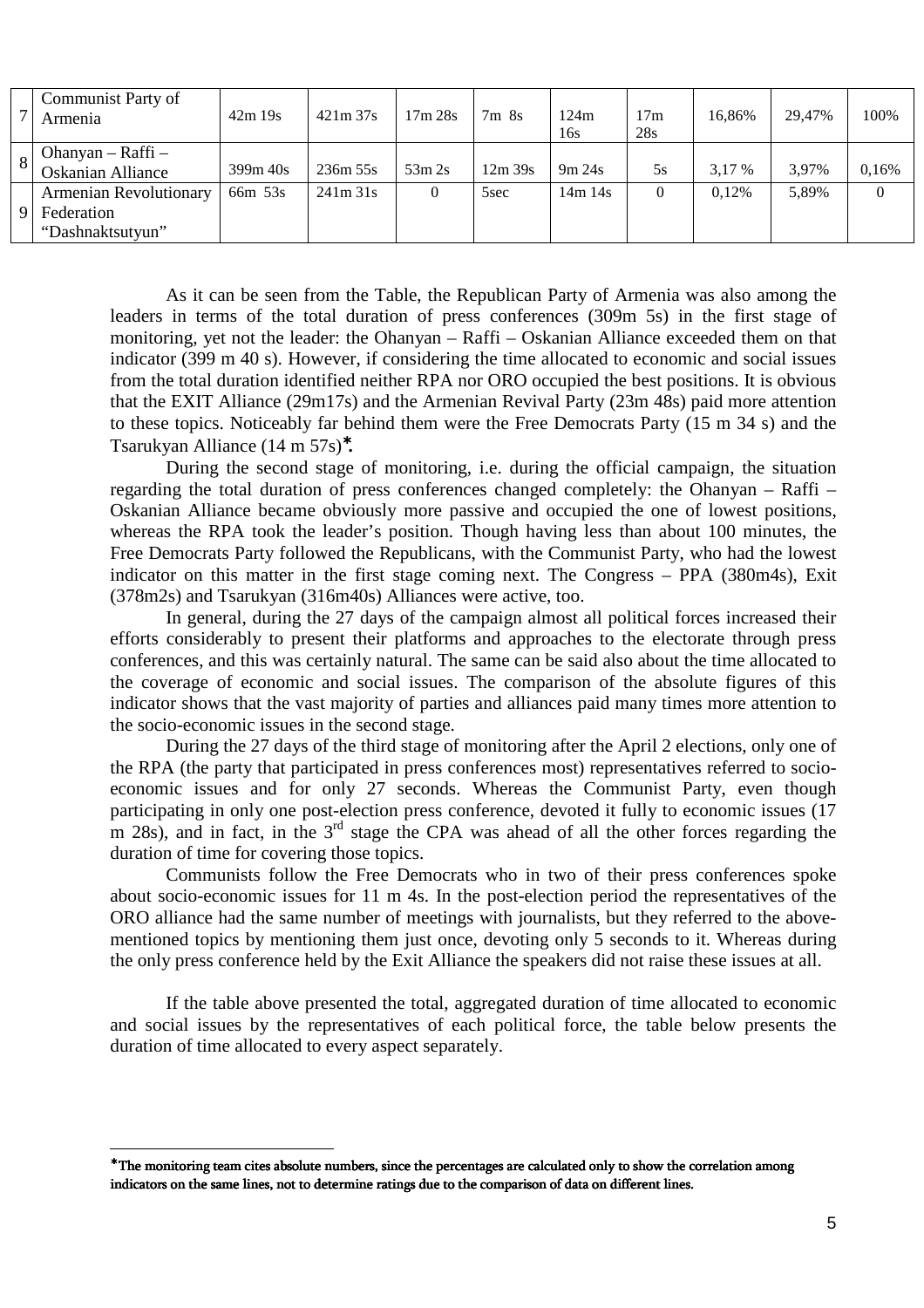|                |                                                          | Time devoted to economic<br>issues |            |                                |                | Time devoted to social<br>issues |                                         | Percentage        |                   |                                |
|----------------|----------------------------------------------------------|------------------------------------|------------|--------------------------------|----------------|----------------------------------|-----------------------------------------|-------------------|-------------------|--------------------------------|
| N              | <b>Parties and Alliances</b>                             | <b>Stage 1</b>                     | Stage 2    | <b>Stage</b><br>$\overline{3}$ | <b>Stage 1</b> | Stage 2                          | <b>Stage</b><br>$\overline{\mathbf{3}}$ | <b>Stage 1</b>    | <b>Stage 2</b>    | <b>Stage</b><br>$\overline{3}$ |
| $\mathbf 1$    | <b>EXIT Alliance</b>                                     | 28m 19s                            | 14m 27s    | $\Omega$                       | 58 sec         | 19m 40s                          | $\Omega$                                | 96,70% /<br>3,30% | 42,35%/<br>57,65% | 0%                             |
| $\mathbf{2}$   | <b>Free Democrats Party</b>                              | $8m$ 50s                           | 71m 24s    | 10 <sub>m</sub><br>49s         | 6m/44s         | $13m$ 41s                        | 15s                                     | 56,75%<br>/43,25% | 83,92%<br>/16,08% | 97,74%<br>/2,26                |
| 3              | <b>Armenian Revival Party</b>                            | 13m 17s                            | 50m 20s    | $\mathbf{0}$                   | 10m31s         | 20m 51s                          | $\Omega$                                | 55,81%<br>/44,19% | 70,71%<br>/29,29% | $\theta$                       |
| $\overline{4}$ | Tsarukyan Alliance                                       | 10m 22s                            | 54m 25s    | $\mathbf{0}$                   | 4m 35s         | 14m 17s                          | $\boldsymbol{0}$                        | 69,34%<br>/30,66% | 79,21% /<br>0,79% | $\boldsymbol{0}$               |
| 5              | Congress - PPA<br>Alliance                               | 4m <sub>9s</sub>                   | $41m$ 12s  | $\boldsymbol{0}$               | 5 sec          | $12m$ 16s                        | $\Omega$                                | 98,03%<br>/1,97%  | 77,06%<br>/22,94% | $\Omega$                       |
| 6              | Republican party of<br>Armenia                           | 7m 45s                             | 26m 48s    | $\overline{0}$                 | $\overline{0}$ | 6m 19s                           | 27s                                     | $100\% / 0$       | 80,93%<br>/19,07% | 0/100%                         |
| $\overline{7}$ | Communist Party of<br>Armenia                            | $5m$ $8s$                          | $100m$ 47s | 17 <sub>m</sub><br>28s         | 2 min          | 19m 19s                          | $\Omega$                                | 71,96%<br>/28,04% | 83,92% /<br>6,08% | $100\%/0$                      |
| 8 <sup>1</sup> | Ohanyan - Raffi -<br>Oskanian Alliance of<br>Parties     | 11 <sub>m</sub>                    | 6m 25s     | 5s                             | $1m$ 39s       | $4m\,59s$                        | $\Omega$                                | 86,96%<br>/13,04% | 56,29%<br>/43,71% | 100%/0                         |
| $\overline{9}$ | Armenian revolutionary<br>Federation<br>"Dashnaktsutyun" | 5 sec                              | 10m 24s    | $\mathbf{0}$                   | $\theta$       | 3m 50s                           | $\Omega$                                | 100%<br>0%        | 73,07%<br>/26,93% | $\mathbf{0}$                   |

The data presented in the table testify that almost all political forces running for Parliament spoke more on economic than social issues at their press conferences. The only exception is the Exit Alliance the representatives of which gave preference to social issues in the second stage of monitoring, during the official campaign. Whereas in the first stage they preferred to speak about economic issues, moreover, Exit was the leader with regard to the time devoted to this component in their speeches. Yet, in the third stage 6 political forces stepped ahead of the Alliance by this indicator in the second stage. The obvious leader here is the Communist Party, followed by the Free Democrats, the Tsarukyan Alliance and the Armenian Revival. As it has already been mentioned, in the third stage of monitoring, in the post-election period, too, the Communist Party devoted the longest time to the analysis of economic problems. And again they were followed by the Free Democrats, even though, in general, the indicators of this stage are many times smaller than those of the previous stage.

As for the time allocated to social issues, the absolute numbers for this indicator denote that the Armenian Revival Party was the leader in both the first and second stages. According to the data of the official campaign period the Exit Alliance and the Communist Party came very close to its indicators. The latter were followed by the Tsarukyan Alliance, the Free Democrats and Congress – PPA. It is noteworthy that in the first stage of monitoring the representatives of the ruling parties – the RPA and ARF – did not refer to social issues at all, confining themselves only to mentioning the need for solving the problems of the sector. With this indicator on press conferences the ARF representatives were at the bottom in the second stage, too, and the Republicans were left behind by 6 political forces in the same period of time.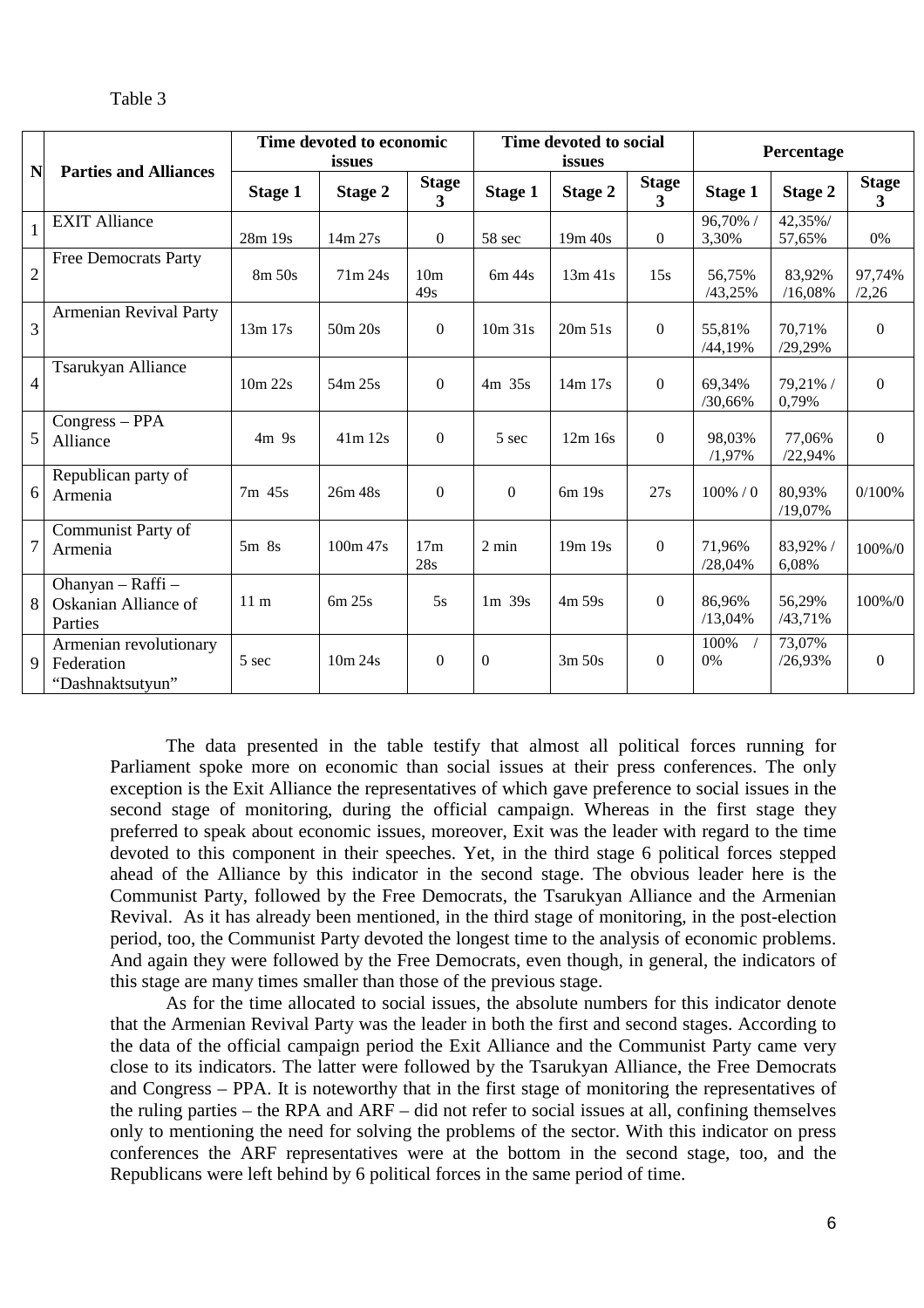As we have already mentioned 5 out of the 9 political forces running for the Parliament held press conferences in the third stage of monitoring, but in this post-election period none of the forces addressed social issues thoroughly. Thus, the RPA and the Free Democrats only touched upon the matter, respectively devoting 27 seconds and 15 seconds to briefly mentioning them. The others, i.e. the ORO, CPA and Exit did not refer to the topics of this sector at all.

# *3. Economic and Social Issues and Recommendations by Each Political Force*

During press conferences the representatives of all oppositional political forces running for Parliament mentioned that the economy of the country was in crisis. As for the ruling parties, they either bypassed the topic or avoided negative assessments. The same approach was demonstrated by the political forces in relation to social issues. The economic and social issues raised by each party and alliance and the solutions proposed by them during monitored press conferences are presented below. Frequently, many of those proposals and recommendations were of declarative nature and did not point to the ways and mechanisms of achieving a goal. However, the recorded data allow for a clear understanding of the principles held by every political force running for Parliament.

## **EXIT Alliance**

*Economic Sector.* On February 16<sup>th</sup> at Article 3 Club the leader of the alliance slate Edmon Marukyan announced that the economic situation was very complicated, and Nikol Pashinyan who was on the third position on the list stated that we had no economy in Armenia. Number two on the list, Aram Sargsyan, thought that there were many challenges but corruption was the major one. The leaders, as well as other representatives of the alliance underlined the following in their press conferences:

- Property is not protected by the Constitution,
- Citizens do not have faith in opportunities for engaging in economic activity,
- The EEU is a hindrance for the economic development of Armenia, membership to this Union was a wrong political decision,
- Industrial spaces have been transformed into trade zones,
- Tax entities have become tools to intimidate and pressurize small and medium enterprises and keep businesses in dependence from power,
- There are no equal conditions for competition and their lack impedes the involvement of investments,
- Monopolies are dominant in Armenia,
- The economic situation in the marzes is worse than in the capital,
- Not only the large capital, but also the medium-sized business leave the country,
- We are dependent on external factors because of underdeveloped economy,
- The country is in blockade.

In the context of these issues the members of the Alliance put forth a number of recommendations, considering these as areas of their activity in the future Parliament:

- An initiative will be implemented to change the status quo in the economy, criteria will be proposed to ensure economic development,
- The members of the alliance will advocate and be committed to amendments to the tax legislation in order to prevent pressures on the small and medium businesses and ensure the implementation of equal conditions for competition in the sector. The Tax Code and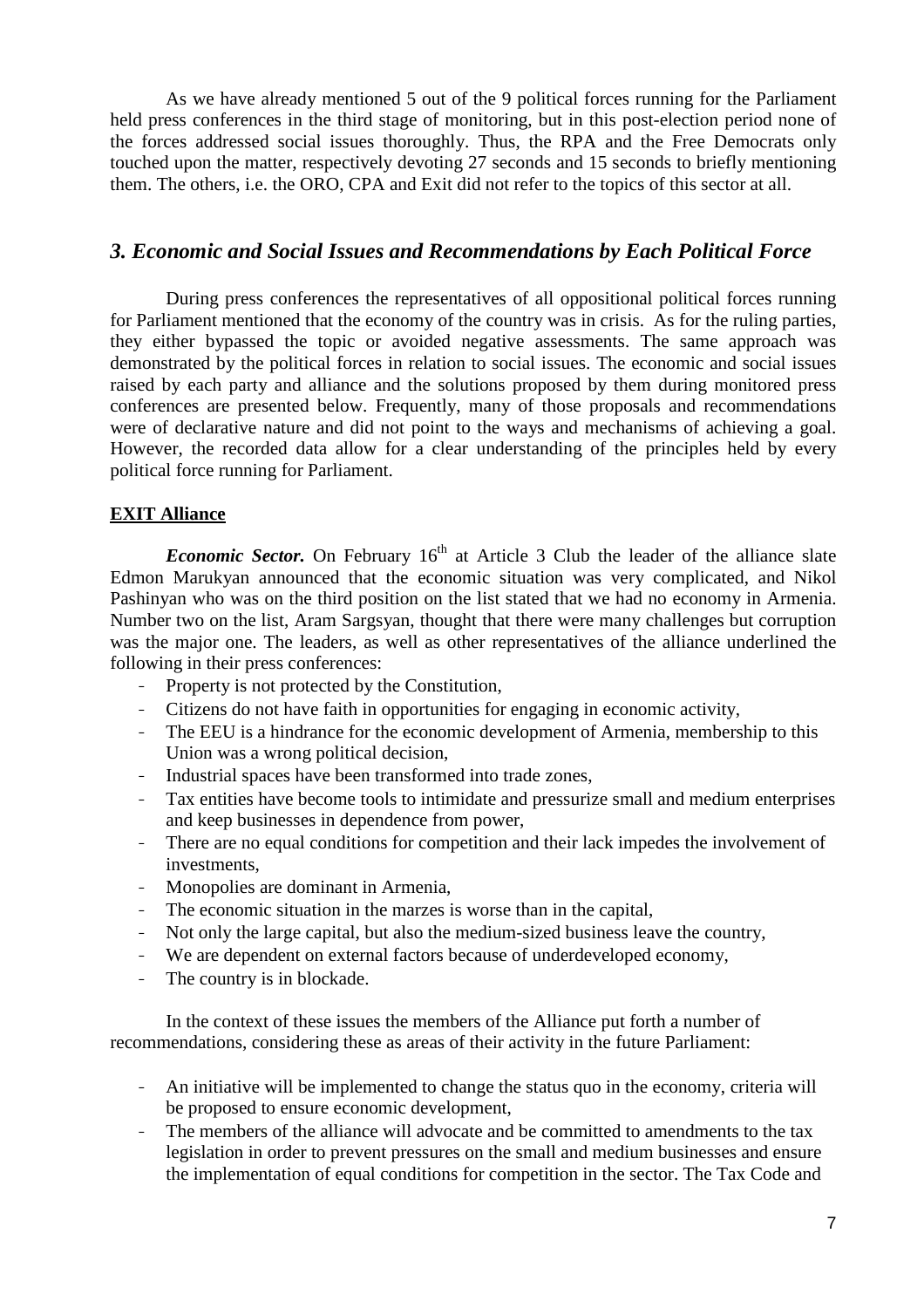taxes will exclusively become means for regulating economic development. Armenia should be devoid of monopolies,

- As an alternative to the EEU, it is necessary to continue bilateral relations with its member-states, and also get rid of the Union as such, for it is an unnecessary burden for the RA,
- Joining the EEU and refusing from the EU Association Agreement, the RA agreed to commit to much lower standards for the economy and stepped back from its aspiration for development. Standing against the EEU membership, the alliance will take into consideration the analysis of the current international and regional situation and the RA national interests in its approaches,
- Negotiations with the EU on the Deep and Comprehensive Free Trade Agreement for Association will resume,
- Industry needs to be made a primary sector which will ensure budget revenues, and many jobs will be created. It is necessary to reopen Nairit, restart shoemaking and warp knitting and ensure investment opportunities. It is necessary to identify a direction for development and exempt it from all taxes,
- It is necessary to study the efficiency of the used loans and the property owned by those who held top positions in entities related to loan programmes in the last 5 years,
- The Alliance will create a new economy, and Armenia must become an industrial state,
- It is envisaged to develop a science-based industry, including military industry,
- The whole cycle of processing the raw material of the mining industry shall be organized in the country, and the taxes need to be revised to increase state budget revenues,
- The marzes must be divided into zones and differentiated taxes need to be levied,
- It is necessary to levy fixed taxes from the small and medium businesses,
- Commercial areas will again be turned into industrial spaces,
- The alliance will restore the citizens' faith in the opportunities to engage in economic activity, the middle class must be widely engaged and participate in economic processes,
- Introduction of advanced technology in agriculture, creation of an investment system, provision of favorable conditions for the sale of produce,
- Introduction of advanced technology in agriculture, creation of an insurance system, provision of favorable conditions for the sales of produce,
- The Diaspora should also be entrusted with control over Diaspora investments,
- The development of cooperation with Iran, the construction of a railroad and its operation, as well as the import of the Iranian gas and its export via Armenia would be an important step towards overcoming the blockade.

*Social sector.* During the first stage of monitoring the representatives of the Exit Alliance hardly ever referred to social issues at their press conferences. The Alliance member Mane Tandilyan is the only exception as she pointed at the issue of inadequacy between the volume of labor and remuneration at Hayq press club on February  $20<sup>th</sup>$  ("One works all day, however cannot ensure a decent standard of living"). Whereas dwelling upon the pension system she underlined that she prioritizes a radical reform of the system. As to the mandatory payment of 1000 AMD established by the RA Law on Social Assistance to the Families of Killed or Disabled Military, she mentioned that in the current environment of mistrust towards the leadership the application of such mechanisms was unacceptable.

Unlike the first stage of monitoring, in the second stage the Alliance was among those in leading positions with regard to reference to social issues. Particularly, the further steps were singled out as follows:

- There is a need to revise the pension fund system,
- Mechanisms to protect women's labor rights will be developed,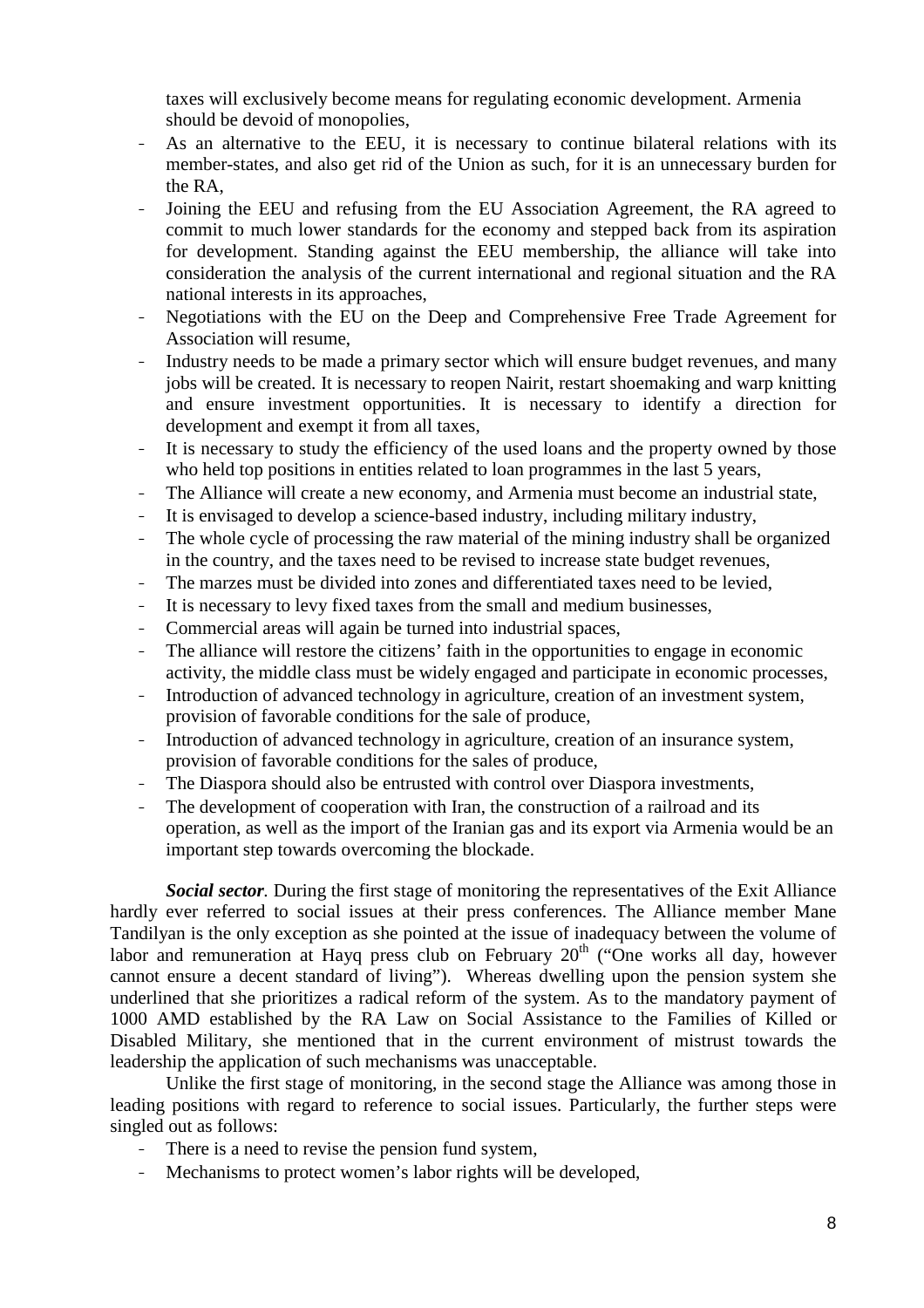- System changes need to be introduced to ensure full integration of people with disabilities, including the military who became disabled in the army, in the socio-political life,
- Reforms in the health sector must be aimed at reviewing the implementation of state orders, its certification, the targeted provision of allocated sums, the creation of a state insurance system; to double allocations to the sector from state budget in 5 years,
- It is envisaged to double the installment payment for the birth of the third and fourth child, and to triple it at the birth of the fifth and the sixth,
- To optimize state body structures to ensure the salaries of employers/servants.

In the third stage of monitoring the representatives of the Exit Alliance held only one press conference during which they did not refer to economic or social issues.

## *The Free Democrats Party*

*Economic Sector.* The party was extremely critical of the economic policy pursued by the incumbent government. Particularly, Hrant Bagratyan that ran second on the Free Democrats' slate mentioned at Hayeli Club (Mirror) on February 20<sup>th</sup> that this policy was eroding the foundations of the state. Styopa Safaryan running the third stated in the same club on February  $22<sup>nd</sup>$  that the pursued policy was leading to a disastrous situation, an economic degradation. Khachatur Kokobelyan, who was leading the slate, in his turn, mentioned at a press conference at Hayeli club on March  $3<sup>rd</sup>$  that it was impossible to develop the economy without financial investments.

In the official campaign stage on March  $9<sup>th</sup>$  at a press conference in the same club Hrant Bagratyan stated that the economy was in collapse.

Along with this, throughout the three stages of monitoring the members of the party pointed at the following issues in their press conferences:

- The function of regulating investment funds has been resorted to the Central Bank, which is an incorrect approach,
- Small businesses are taxed more than large businesses, as a result, new large corporations are entering the market, whereas thousands of small ones are closing down,
- The small peasant-owned farms and large farms are not differentiated in agriculture,
- The government does not create a stock market for small-scale investors,
- Nairit production association has been robbed, and its reoperation is a huge problem,
- The mining industry and tourism potential are not being fully used,
- The EEU is not an opportunity for Armenia, but rather a serious challenge: we have delegated our sovereignty to the EEU, which is the reason why we cannot have a good economy or good prospects; goods circulation has decreased, trade with Europe has reduced, relations with Iran have weakened, gas is purchased at a higher price than in other EEU countries,
- The economy of Armenia is dependent on Russia, the influence and control of the latter on the Armenian economy is so extensive that it blocks alternative partnerships and possibilities,
- Russia has been an employer for capable Armenian labor migrants, but today this employer is on the verge of insolvency which will negatively impact on the volumes of remittances to Armenia,
- Armenia needs to diversify its markets and economy accessing the Western Economic Space.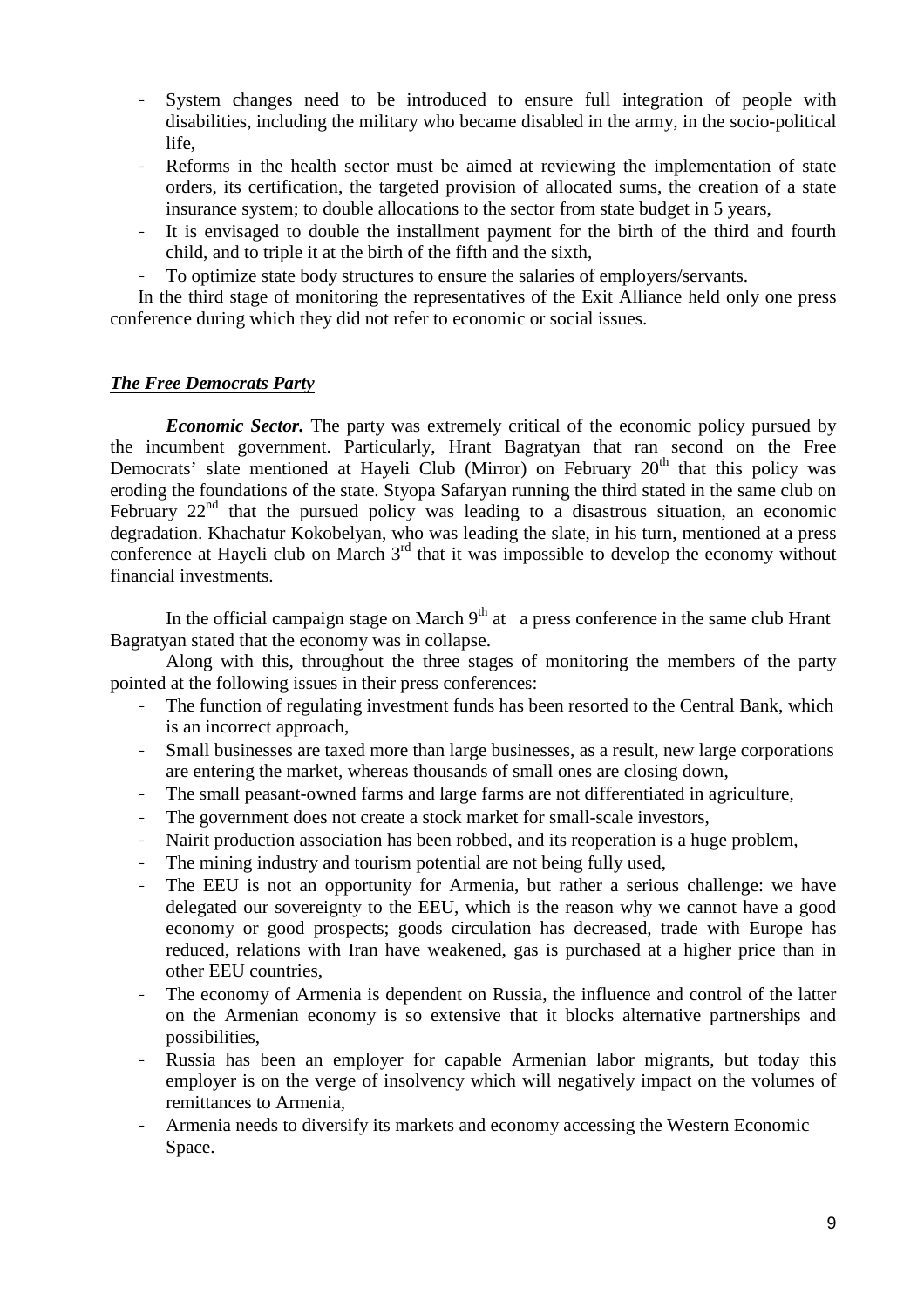Should it be elected into the Parliament, the party envisages the following steps to reform the economic sector:

- Development of the economy by liberalization, decentralization of economic governance,
- As an advocate of liberal policies, the party will encourage free competition and business, the development of small businesses abruptly moderating the growth of the large business,
- The scope of the Central Bank's authority needs to be revised, particularly, it should be dealing mainly with the monetary policy,
- The party envisages to sterilize remittances to ensure additional budget revenues,
- The share of small and medium business will be increased in the economy up to 60 %,
- Insufficient state budget revenues caused by the reduction of tax burden on small and medium businesses will be compensated by bringing all entrepreneurial activities out of the shadow and levying taxes,
- The same means will be used to establish innovation labs, develop the ICT sector,
- Income tax must be flexible and have a floating scale of rates,
- Half of the external debt needs to be gradually transformed into internal debt,
- The approaches in the economic platform of the party will ensure a growth of  $6.5 7\%$ , the GDP will exceed invested sums by 10 times curbing inflation,
- It is necessary to create a sovereign fund for small-scale investments,
- Due to the fight against shadow economy the budget will be replenished by 800 million to 1 billion USD,
- The gas provision agreement is proposed to be revised,
- It is necessary to create viticultural cooperatives to boost wine-making,
- The party envisages termination of membership to the EEU and has drafted a relevant law. The position of the Free Democrats party is that Armenia must become a member of the larger European family; that is the only correct route for the country, also from the perspective of the economy.

*Social sector.* At the first stage of monitoring the Free Democrats Party addressed the issues of compensation of deposits in the former USSR Savings Bank, the aggravation of poverty and social polarization, the salaries of contract military servicemen, provision of military disability assistance, and provision of housing for the graduates of orphanages. It was also mentioned that employment rates were very high, leading to a significant increase of emigration. Besides, some MP candidates (Anahit Bakhshyan, Armen Arakelyan) spoke in general terms about the necessity of solving the problems in the healthcare and social sectors.

As for proposed solutions, the speakers mainly referred to the electoral platform of the party, which, according to their words, contained the solutions of the above-mentioned problems. Only some of those solutions were presented to the journalists. Particularly, with regard to the return of deposits, Hrant Bagratyan mentioned at the February 20<sup>th</sup> press conference at Hayeli Club that the Free Democrats were against the return of a handful of "kopeks" at the 1:30 ratio. These sums had to be formulated as state debt and serviced accordingly. Anahit Bakhshyan proposed to invest the large sums that were spent on the treatment of disabled veterans abroad in Armenia to ensure those medical services in the country.

In the second stage of monitoring the above-mentioned problems and solutions were voiced again; however, other topics in the social sector were raised, too. In particular, on March 7<sup>th</sup> in Hayeli Club Anahit Bakhshyan stated that the party would be committed to a rise in the teachers' salaries. Assessing the general social situation, the MP candidate said that people were oppressed and had difficulty in earning their daily living. Hrant Bgratyan, the second on the party slate, continued her line by saying that the society was in a total crisis and that the increase in the GDP would result in an increase of pensions and minimal wages. MP candidate Samvel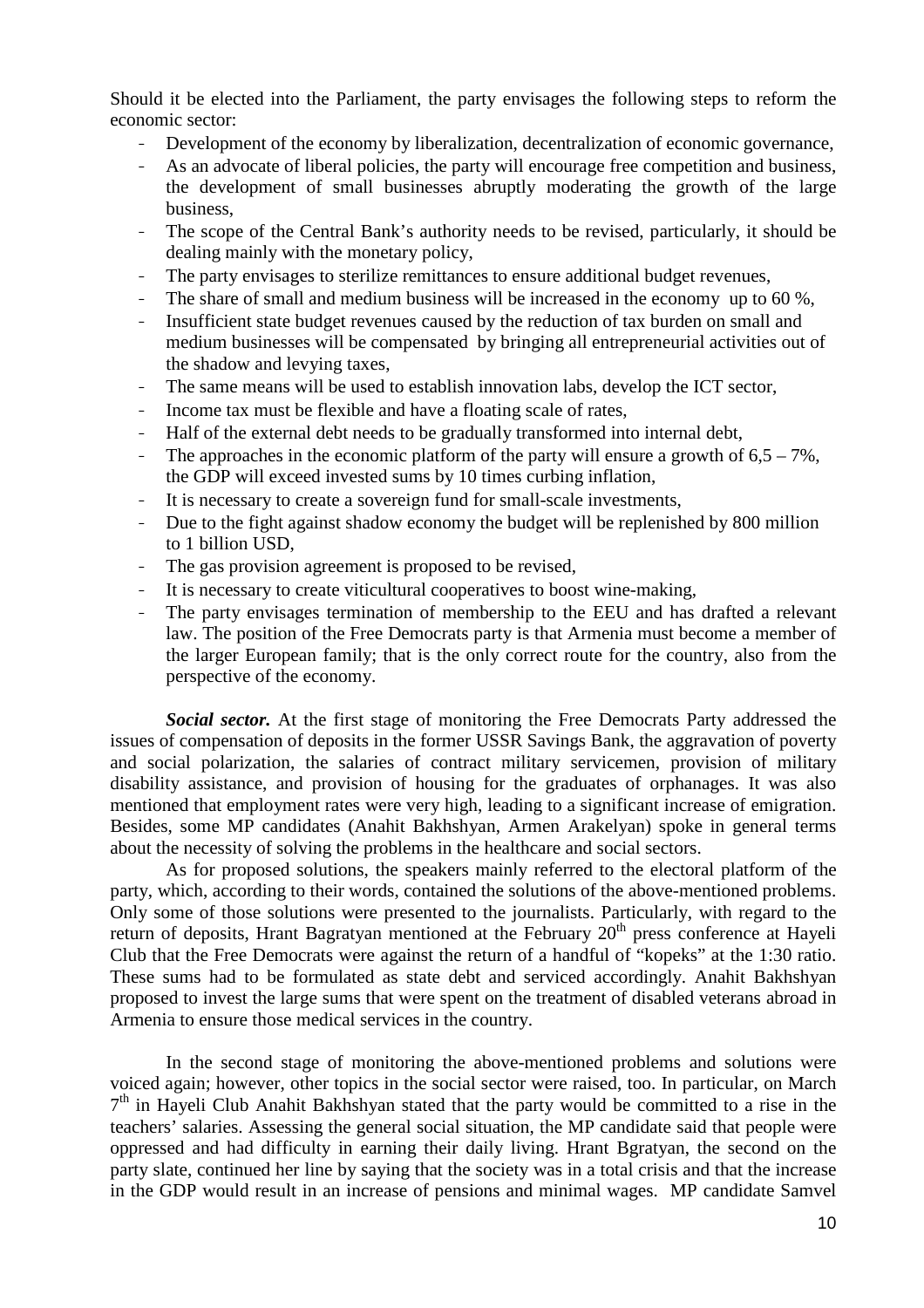Harutyunyan mentioned at Media Center on March  $15<sup>th</sup>$  that the majority of the population had no access to healthcare. In order to solve this problem, he thought, it was necessary to increase funding, especially targeting the socially vulnerable groups.

## *The Armenian Revival Party*

*Economic Sector.* Even before the official campaign, during a press conference held at the office of the Armenian Revival part on February  $16<sup>th</sup>$  the leader of the party Artur Baghdasaryan announced that there was economic monopoly in Armenia. Mher Shahgeldyan, the second on the slate of the Armenian Revival Party, mentioned on the following day at Sputnik Armenia press center that during the last two-three years foreign debt increased and this put pressure on the economy of Armenia. And on February  $28<sup>th</sup>$  at Article 3 Club he underlined that the currently pursued economic policy needed to be changed. Besides, during the first stage of monitoring the representatives of the Armenian Revival raised the following issues:

- Bad legislation is the reason for the economic crisis in the country,
- No proper struggle against corruption,
- Industrial policy is not a priority branch in the programs of the government,
- A fair climate is not created for business in Armenia: large industrial spaces have led to the closure of small and medium enterprises, "the red lines" for parking are also a manifestation of unfair business,
- Exploitation of mineral resources is not under state care,
- Levying an advance payment for building houses on mortgage impedes the development of the sector.

Raising these economic issues the representative of the Armenian Revival Party presented some of their follow-up activities, should they be a success in the elections. Particularly, party leader Artur Baghdasaryan said at the above-mentioned meeting with the journalists: "We are coming to fight against corruption, to ensure serious state care for the exploitation of mineral resources, and to eliminate any advance payment for the construction of mortgage housing." The other members of the Armenian Revival presented the envisaged further steps at their press conferences:

- The deindustrialization currently happening in the country will be stopped by the new laws and the new ways of governance, all targeting the development of the industry,
- An economic policy to contribute to SME development will be implemented on the basis of the new legislation,
- The "red lines" for parking will serve the prevention of violations, not the pursuit of excess profits,
- The advance payments for housing construction will be eliminated by legislative initiatives, and the interest rates will be reduced,
- Mechanisms will be developed for returning the 25 billion US Dollars that were illegally taken out of the country during the 25 years of independence.

In the second stage of monitoring the representatives of the party expanded the scope of economic topics raised. Particularly, at a press conference held at Media Center on March 9<sup>th</sup> Vilen Khachatryan spoke about the need for the redistribution of profits through a tax system and reduction of the 'shadow' by means of the efficient operation of the customs checkpoints. And at Post Scriptum on March  $24<sup>th</sup>$  he stated that, in general, the profit made by enterprises in the country was decreasing, the levels of export had fallen, and the state debt had grown. As a means of improving the situation it was proposed to reduce the import of goods and to increase the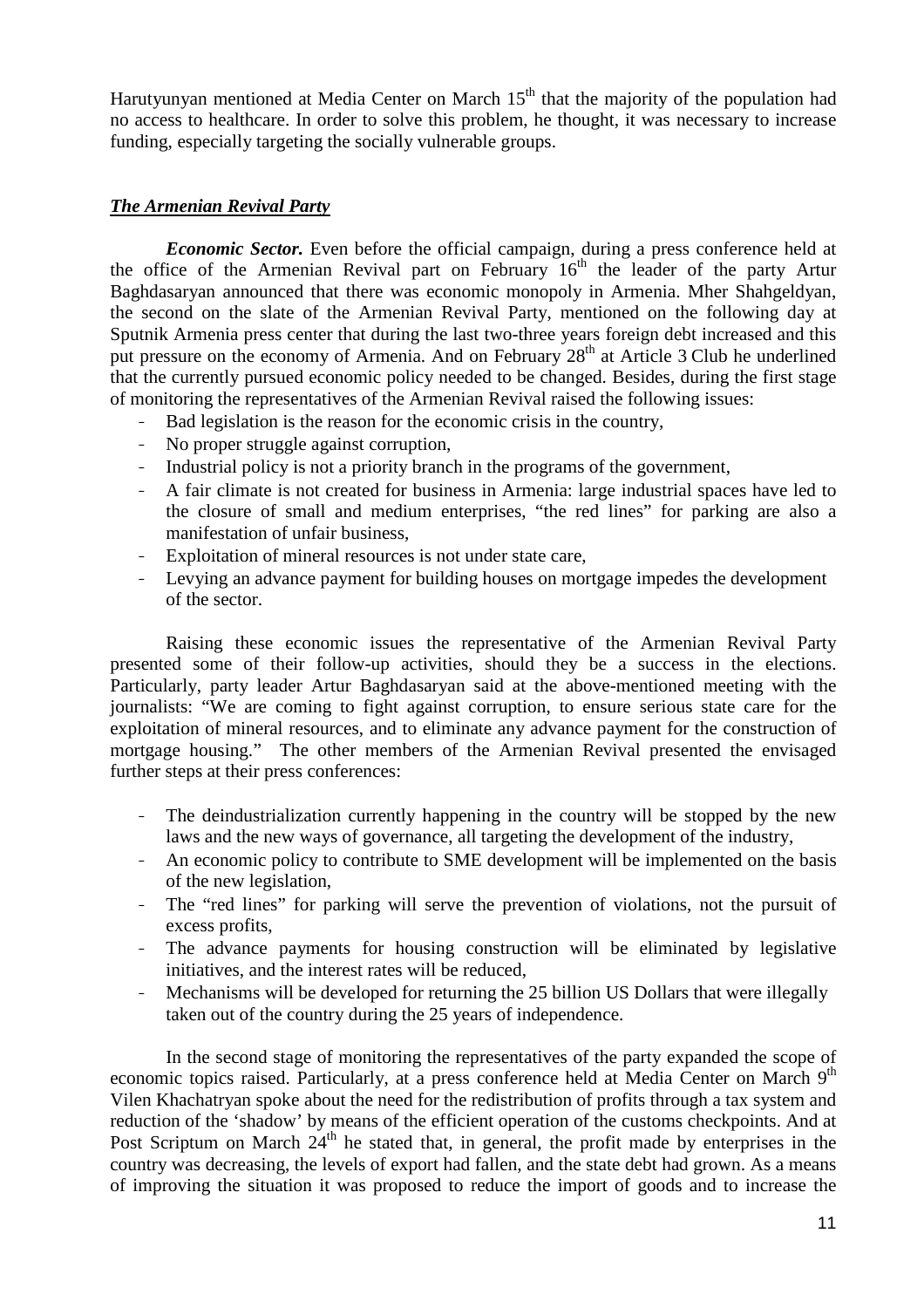volumes of local production achieving its export. In every marz it was envisaged to have at least one large enterprise which would serve as a nucleus: other small enterprises would develop around it and their tax burden would be lightened. At the same time it was envisaged to apply the model of luxury tax which would ensure additional budget revenues. The party also envisaged to demonstrate a diversified approach to levying taxes on salaries.

The representatives of the Armenian Revival mentioned that the route for the development of Armenia is the socialist market economy. In the field of mining industries it envisaged to exclude the activities of companies registered in offshore zones.

*Social sector.* The major initiative of the Armenian Revival party in this sector remains the continuation of the former USSR Savings Bank deposit compensations (an AMD amount equivalent to over 40 million US dollars had already been compensated). At almost all press conferences the representatives of the party referred to this issue. In this regard, it was particularly voiced that a deposit was considered inalienable property by the Civil Code, which hindered its inheritance. In order to overcome this hindrance, the members of the Armenian Revival party would propose relevant legislative amendments in order to ensure the inheritance of the deposits. In order to ensure the continuity and sustainability of the process, it would be proposed to set a clear sum of money from the state budget annually.

Besides the compensation issue, the representatives of the Armenian Revival Party also mentioned the following social issues in the first stage of monitoring:

- The labor of those engaged in land cultivation is not officially considered to be work experience, and this adversely impacts on their pensions,
- The volumes of poverty increase,
- The creation of jobs is not emphasized as a policy direction in the Government program; the level of unemployment is very high,
- Mechanisms of providing assistance to young families are very weak.

The speakers presented the party's approaches to the solution of some of the voiced problems. Particularly, it is envisaged to consider the labor of farmers cultivating land as official work experience via legislative amendments. As for the creation of jobs, the members of the Armenian Revival Party intend to turn it into a priority in the Government program, thus reducing the level of unemployment, and generally the poverty level. To assist young families, the party proposed a lump-sum financial support, reduction of mortgage interests, and elimination of advance payments for apartments. The Armenian Revival emphasized that in order to solve the above-mentioned issues it was necessary to have full power; should it be a success in the elections, it would enforce the provision fixed in the Constitution that Armenia is a social state.

At the second stage of monitoring, besides the ones mentioned above, the representatives of the party referred to other issues, too. Thus, at Hayeli Club on March  $7<sup>th</sup>$  the MP candidate Marianna Frunjyan mentioned the need for providing certificates to the young people in socially vulnerable families to pay off their university tuitions. And at Tesaket Club on March  $9<sup>th</sup>$  the same candidate stated that the Armenian Revival Party would expand the program for children, would raise the maternity capital scale, and would implement the project of free kindergartens in the marzes, too.

Another MP candidate Vilen Khachatryan at a press conference held at Media Center on March 9<sup>th</sup> stated that at the expense of curbing "shadow" entrepreneurship the party envisaged pension indexing and a rise in salaries and allowances. On March 13th at Post Scriptum Club he added that a system would be introduced in the healthcare sector to issue certificates to the socially vulnerable groups. And on March 15<sup>th</sup> at Media Center Vilen Khachatryan spoke about the redistribution of wealth through luxury tax, as well as the need and opportunities for the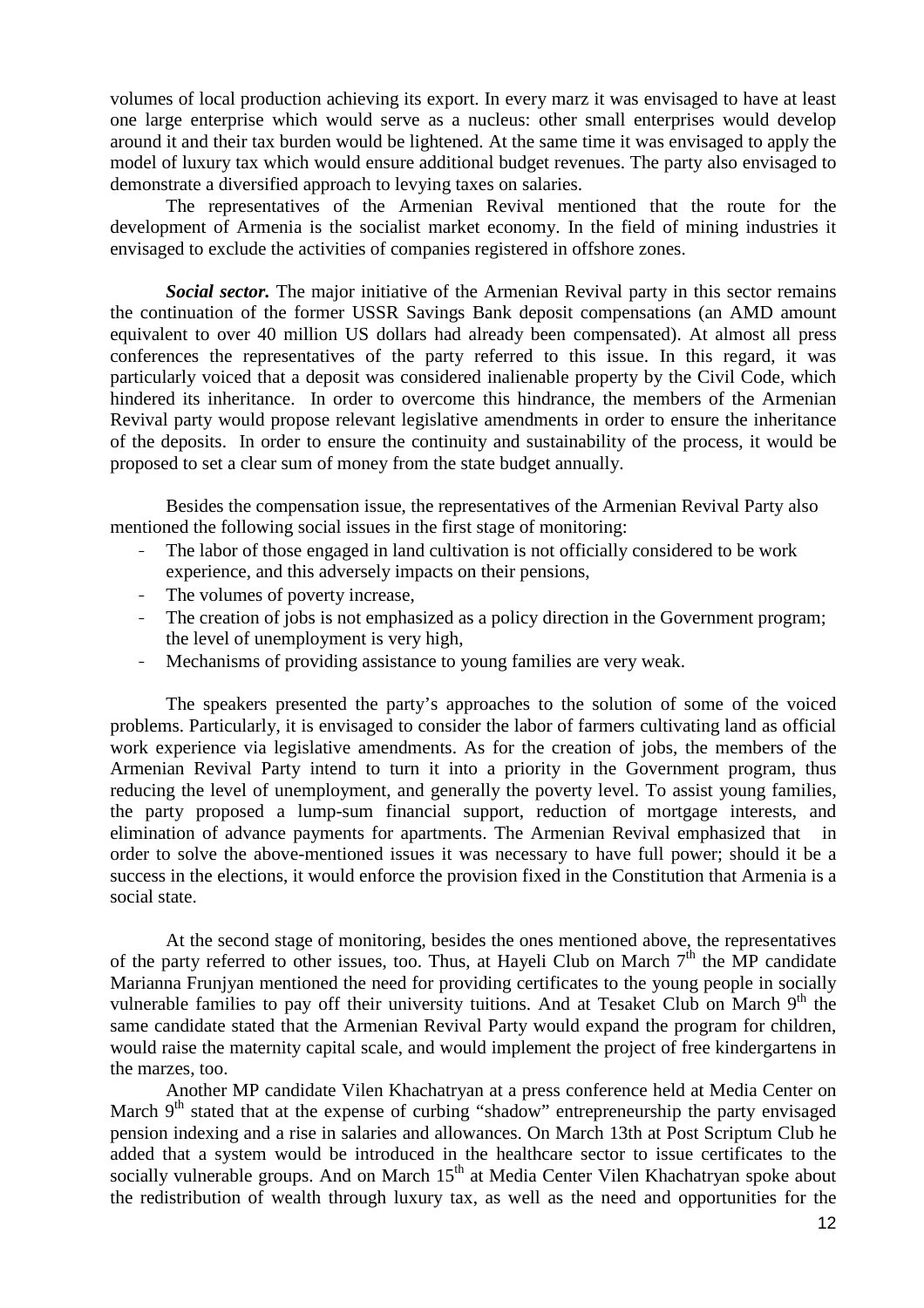development of people's capacity to engage in entrepreneurship. The sums charged as fines by speed cameras could serve as a financial source for the implementation of social programs, according to Karen Tumanyan's statement at a March 16<sup>th</sup> press conference.

**The representatives of the party did not hold a press conference during the third stage of monitoring.** 

#### *Tsarukyan Alliance*

*Economic Sector.* During the first stage of monitoring, this political force attempted at presenting economic problems from the perspective of public interests. Particularly, at the press conference held at Hayeli Club on February  $20<sup>th</sup>$  Vardan Bostaniyan spoke about the possibilities for decreasing gas and electricity tariffs. During a press conference held at Henaran Club on February  $22<sup>nd</sup>$  Ararat Zurabyan announced that the Alliance envisaged 3 years of tax holidays for SMEs. Instead, the state budget would be replenished due to the abrupt rise in the environmental fees charged for the copper and molybdenum minerals (currently only 600 AMD is charged for the extracted 1 ton of ore). According to the data presented by another representative of the Alliance, Michael Melqumyan, the raised environmental fees would replenish the budget by 50 – 60 billion within a year.

When addressing these issues, another representative of the Alliance, Tigran Urikhanyan, referred to the EEU membership at a press conference held at Hayeli Club on February 24<sup>th</sup>. According to him, the right way was not collaboration within a state or interstate-international union at the expense of others. Collaboration should be mutually complimentary.

Taking into consideration that there are 1 million 400 thousand borrowers in Armenia, by the way, at high interests, Tsarukyan Alliance plans to take steps for changing the banking policies and revising interest rates, should they come to power.

At the second stage of monitoring the content of press conferences of the alliance members was mainly structured around a document called "15 priority steps" that served as election platform that is fully devoted to economic and social issues. Vardan Bostanjyan, an MP candidate, said at a press conference at Media Center on March  $9<sup>th</sup>$  that all the 15 points presented to the electorate were realistic, but in order to realize them it is necessary to bring economy out of the shadow. Referring to foreign relations, the speaker mentioned that it was still necessary to rectify the situation in the country, and only after that deal with integration issues. At a press conference held at Pastark Club on the same day Vardan Bostanjyan stated: economy could develop only in the conditions of free competition. At a press conference at Hayeli Club on March 14 MP candidate Zorik Zohrabyan referred to light industry: he stated that currently it was in a "petty" state, compared with the Soviet times, whereas there are opportunities for development. Referring to investments, the speaker highlighted the need for their targeted use. Another MP candidate nominated on the alliance slate, Vahe Enfiajyan, referred to the 15 points at the March  $15<sup>th</sup>$  press conference and underlined the few most important ones, namely, tax exemption for SMEs, proposed amnesty of fines and penalties on the tax obligations, revision of policies in the mining industry.

At a press conference at Pastark Club on March 21<sup>st</sup> MP candidate Michael Melkumyan stated that in case they came to power the party would ensure 6 percent of economic growth in the country due to the elminiation of monopolies, the change of the governance model, liberalization of the market, and increase of investments. The speaker accounted for the alliance's position in favor of joining the EEU with the need to ensure the security of the country. Whereas at Hayeli Club on March 24 the MP candidate Ararat Zurabyan expressed his conviction that the 6 percent economic growth envisaged by the Alliance would have a multiplicative effect and would lead to long-term development.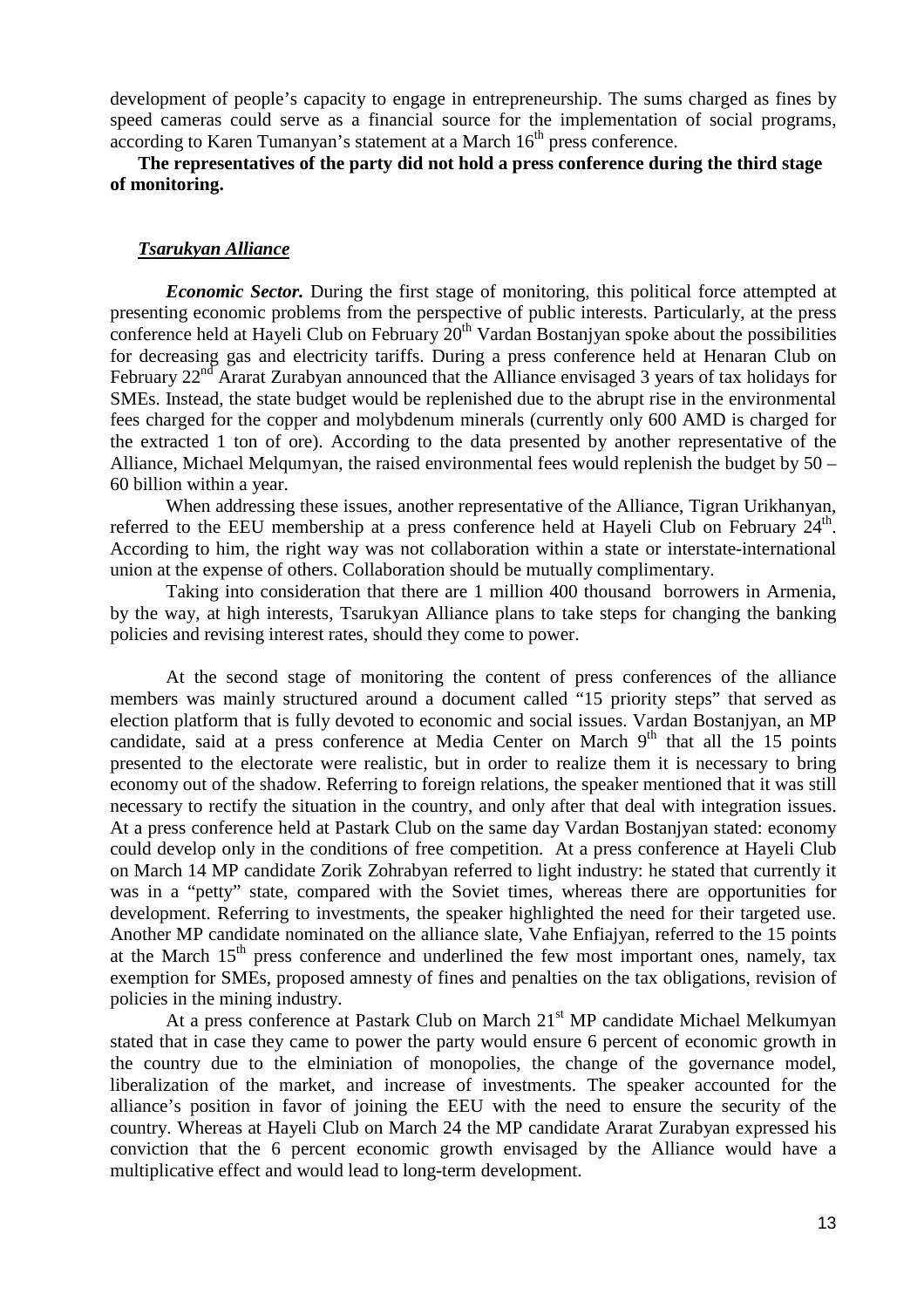At the press conference at Post Scriptum media club on March  $27<sup>th</sup>$  Vardan Bostanjyan criticized the economic policies led by the authorities and stated that the alliance intended to increase the share of SME in the GDP of Armenia to reach 65 – 70% which was typical of economies in civilized countries. This is how the extreme polarization of income would be reduced. Since the financial market does not contribute to engaging in business activities, the alliance proposed to create favorable conditions for business entities – to provide low interest loans and soften tax policies.

At Tesaket press club on March  $30<sup>th</sup>$  Michael Melkumyan referred to the scarcity of investments in the RA, explaining this by the business climate based on privileges and the lack of trust. It is first of all expressed in the tax policies. There can be no fair competition in the conditions of such privileges. Proper order needs to be established in the business system for the development of business. This is exactly what the alliance envisages to undertake if they come to power. According to Melkumyan, Armenia must become an industrial country: small business should be given an opportunity to grow into a medium enterprise, and the medium sized business should be able to grow into a large business. Industrial zones need to be created in every marz, and the policy for mining industry needs to be revised, for example, not the copper ore, but the final product should be sold. According to the speaker, cooperating within the EEU Armenia can become a center for military industry and receive a lot of orders in the context of Russia – Ukraine conflict.

*Social Sector.* **In the first stage** of monitoring the members of the alliance devoted about one third of their speeches to the rise of pensions, the possibilities for citizens to have jobs, a decent payment and standards of living. They also touched upon the need for ensuring public access to healthcare.

In terms of the activities to be undertaken in the sector, the members of the alliance specifically mentioned that they would introduce changes that the poor had dreamed about (Tigran Urikhanyan, February 24, Hayeli Club). In terms of healthcare it was said that the activities should target the satisfaction of people's needs and should not be seen as a merely profitable business. Besides, they envisaged the creation of favorable conditions in order for citizens to have their own ideas to realize and ensure their own employment and income. This political force intended to raise the pensions by 25000 AMD, moreover, they assured that this was a calculated figure, and only one percent of the economic growth would suffice to solve the problem (Michael Melkumyan, February 28, Sputnik Armenia).

With regard to the compensation of deposits in the former USSR Savings Bank, the initiative underway was welcomed. At the same time it is underlined that the expectations of the poor were more than great, whereas the full implementation of the program was impossible since the state is not capable of fully returning the deposits that exceeded 10 billion US dollars (Vardan Bostanjyan, February  $20<sup>th</sup>$ , Haylei Club).

 In the second stage of monitoring, when the alliance had already published its "15 priority steps", the speakers made more frequent references to the document dwelling upon social issues. Along with this, some candidates also presented additional approaches and activities related to this sector. Particularly, MP candidate Zorik Zohrabyan mentioned at Hayeli Club on March 14 that in order to mitigate unemployment, preliminary arrangements had been made with the owners of the industrial zones (that were privatized in the 1990s and were not operating presently) on the reopening of factories and creating jobs. On March  $1<sup>st</sup>$  Vahe Enfiajyan once again referred to the 15 steps and underlined their intention to raise salaries and pensions and assured that the financial sources had been calculated, and the figures were substantiated. Ararat Zurabyan (Hayatsq, March 20), Michael Melkumyan (Pastark, March 21; Tesaket, March 30) and Vardan Bostanjyan (Post Scriptum, March 27) demonstrated the same approach in their press conferences.

**The representatives of the alliance did not hold a press conference during the third stage of monitoring.**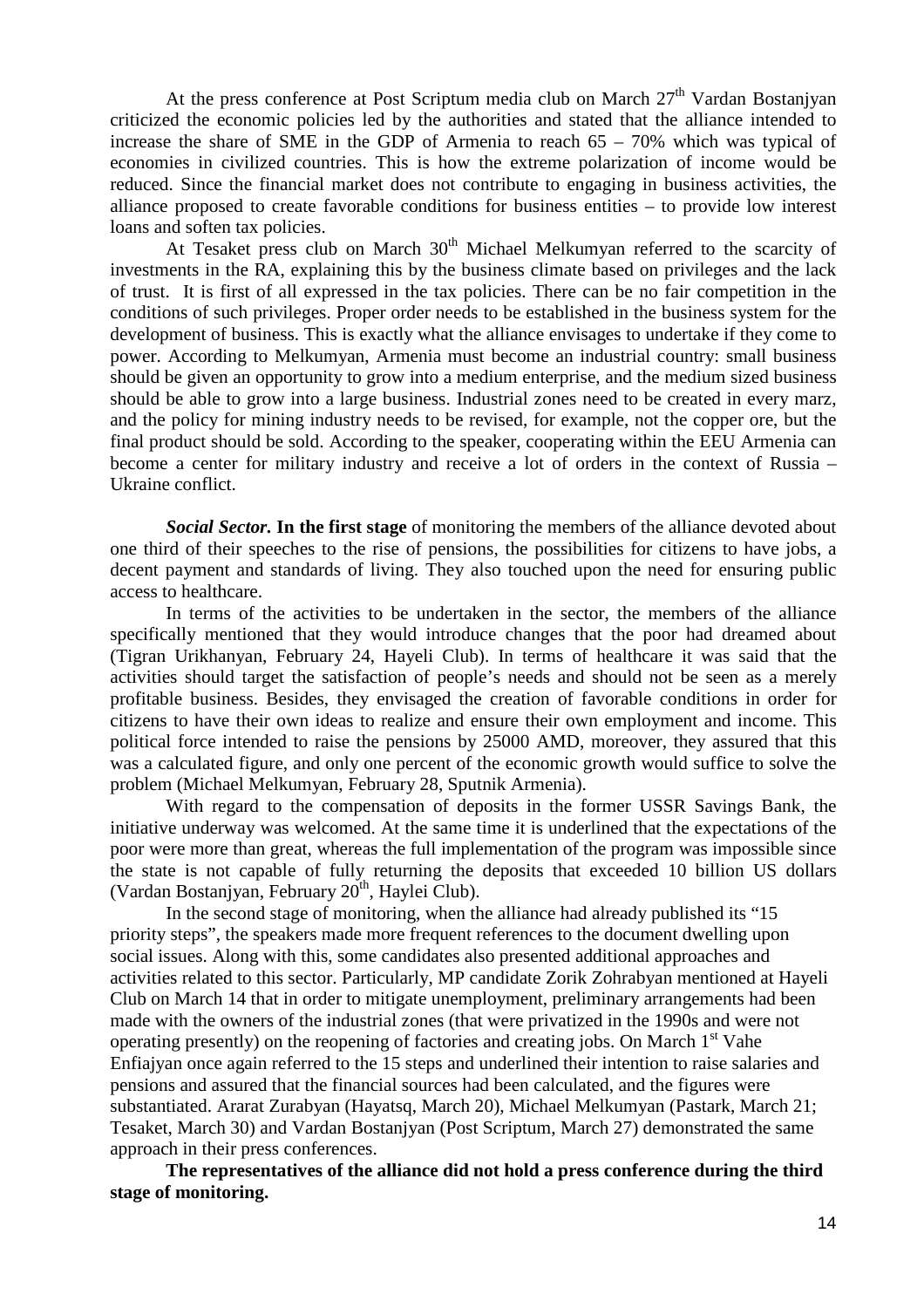#### *Congress – PPA Alliance of Parties*

*Economic Sector.* During the press conferences in the first stage of monitoring this opposition alliance underlined that the country was collapsing economically and promised that in case it succeeded in the elections it would be ready to implement modernization programmes in Armenia to ensure  $6 - 7$  percent economic growth. This would enable to double economic volumes in 12 years. Levon Zurabyan presented all this at a press conference at Media Center on February 24. He also added that the alliance would dismantle the monopolies and would simplify the tax system by reducing the current 16 types of tax to only 6.

Zoya Tadevosyan, the fourth on the alliance slate, mentioned at a press conference at Hayq Center on March  $4<sup>th</sup>$  that the economy cannot develop in the conditions of war, and a nondeveloping economy leads to the outflow of the capital. According to her estimates, there was an outflow of 10 billion dollars in the last 10 years. Zoya Tadevosyan was convinced that the difficult state of the economy was caused by the scarcity of labor force, volumes of finances, as well as foreign investments. According to the alliance, these problems would be impossible to solve in the conditions of warfare, consequently establishing peace as a priority.

In the second stage of monitoring, even though the key issue was the peaceful settlement of the Karabakh conflict, economic issues were raised, too. At the press conference in Hayatsq Club on March 10 MP candidate Zoya Tadevosyan interrelated the war conditions and the state of the economy, underlining that in the current conditions it was difficult to expect any growth of investments. The situation was believed to be aggravated also because of the outflow of capital and labor force. Referring to integration processes, the speaker mentioned that before the choice between the EEU and the EU Armenia first had to think about closer cooperation and integration with the neighboring countries and only after consider joining other structures. At Article Club on March 15 another representative of the Congress – PPA Alliance Aram Manukyan used clear figures to present the economic gap between Armenia and Azerbaijan. The speaker highlighted that it was necessary to be strong to acquire peace, whereas peace would require the opening of the borders, the creation of favorable conditions for investments and development of the industry.

Another MP candidate from the Alliance Vahagn Khachatryan analyzed the economic situation of Armenia at Media Center on March 15 and mentioned that the authorities seemed to be doing everything to impede the SMEs from succeeding. The economy is in a critical state, and we have economic growth of only 0,2 percent. And during his conference at Article 3 on March  $17<sup>th</sup>$  Khachatryan presented details and exact figures to describe the critical situation. In order to overcome this situation the alliance proposed to change the whole system of gross income redistribution. Besides, it is proposed to announce a 3-5 year tax moratorium for small and medium businesses. Vahagn Khachatryan mentioned that Armenia needed economic growth badly; it was necessary to open the borders, develop regional cooperation and establish good neighborly relations with the neighbors. The speaker also highlighted that the economic problems of Armenia lay within the political domain; moreover, everything in the country needed to be changed by 180 degrees. The election platform envisaged to return the means of illicit enrichment since 1991to the state budget; it was believed necessary to create free trade relations to cooperate with all countries in the world. Referring to foreign relations, the MP candidate Vladimir Karapetyan stated at Media Center on March 17 that the EEU and EU were completely contradictory to one another, and it was not realistic to launch negotiations on the Association Agreement that contained an economic component without leaving the EEU. At the press conference held at Media Center on March 21 Vahagn Khachatryan referred to the issues of the mining industry and mentioned in this context that closed borders hindered the sales of mineral ore, adversely impacting on its cost price.

 At the press conference held at the ANC office on March 23rd Levon Zurabyan mentioned that Armenia needed not just a regular, but an accelerated economic growth to be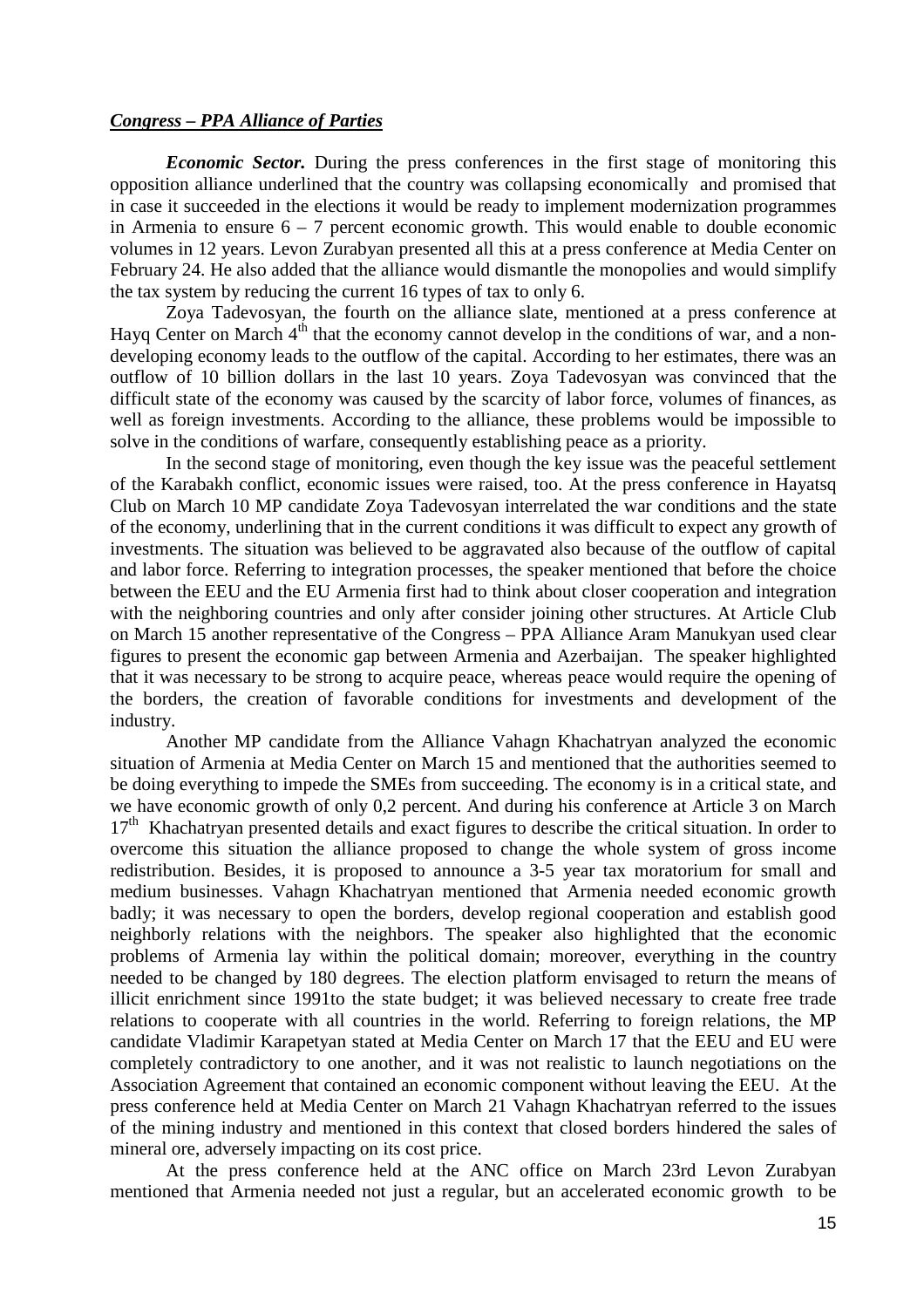able to ensure its security. Such a growth is possible only by means of the settlement of the Karabakh conflict and in conditions of open borders. The speaker also highlighted that relying on remittances was an unviable model.

*Social Sector.* During press conferences in the first stage of monitoring the representatives of the alliance hardly ever referred to social issues, and Zoya Tadevosyan's hint at the press conference at Hayq Center on March 4 that "people are poor, in dire straits" was the only exception.

In the second stage of monitoring the representatives of the alliance referred to social issues much more frequently. Thus, Vahagn Khachatryan referred to healthcare issues at Media Center on March 15 and stated that the insurance system should be actively applied in this sector. The speaker highlighted the vulnerable aspects of the pension fund system and proposed to make use of the successful model of car insurance as best practice. According to Vahagn Khachatryan, the rapid social polarization in the country has lead to social intolerance. To overcome this the alliance proposed the concept of meritocracy in its platform, that is to say, people should be paid based on their merits and occupy deserved positions in the society, not the opposite. Even though the alliance bears liberal ideology, still, the economic situation in the country dictates the need for paying special attention to the vulnerable class, as well as ensure rises of pensions and minimal wages, reduction of gas and electricity tariffs. Vahagn Khachatryan was convinced that the poor needed to be given an opportunity to become sustainable. Vahagn Khachatryan elaborated on these thoughts at Article 3 Club on March 17th, highlighting that the number of people making use of the social product had to be increased, as today according to official statistics there is a 29,8 percent poverty rate. MP candidate Aram Manukyan also referred to the topic of poverty during the press conference at Hayatsq Club on March  $21<sup>st</sup>$ . He stated that poverty was widespread, and the issues of earning a living were urgent, especially in remote villages.

**The representatives of the alliance did not hold a press conference during the third stage of monitoring.** 

#### *Republican Party of Armenia*

*Economic Sector.* At their 17 press conferences during the first stage of monitoring the representatives of the RPA devoted only 7 minutes and 45 seconds to economic issues. This may be considered extraordinary for the ruling party. As a rule, RPA members avoided evaluations of the economic situation. In this regard, only Vardan Ayvazyan's consideration is an exception: "We all know that the socio-economic situation in Armenia is difficult" (the press conference at Hayeli Club on March 1). The speakers did not voice any recommendations relevant to the sector, confining themselves only to the substantiation of the pursued policy. Particularly, during the press conference at Blitz Info on March  $1<sup>st</sup>$  and Pastark Press Club on March  $3<sup>rd</sup>$  Gagik Minasyan mentioned that Armenia finally succeeded in the policy of "both—and" (that is to say, both its membership to the EEU and its cooperation with the EU), even though from the very beginning there was no agreement on the part of the EU on such a combination, and we were forced to choose from the "either-or". According to the speaker, the countries of Eastern Partnership that followed that route had to face serious challenges, whereas Armenia managed to avert those. Now the European Union is demonstrating a more flexible approach and the framework agreement that we are going to sign creates extensive opportunities for economic cooperation. Moreover, Armenia has become a link of not contrasting, but combining interests, which may enable economic cooperation between the EU and the EEU, as well as contribute to the economic cooperation of both the EU and the EEU with Iran via Armenia.

During the press conferences held in the second stage of monitoring the ruling party paid more attention to economic themes. However, at this stage, too, the major focus was on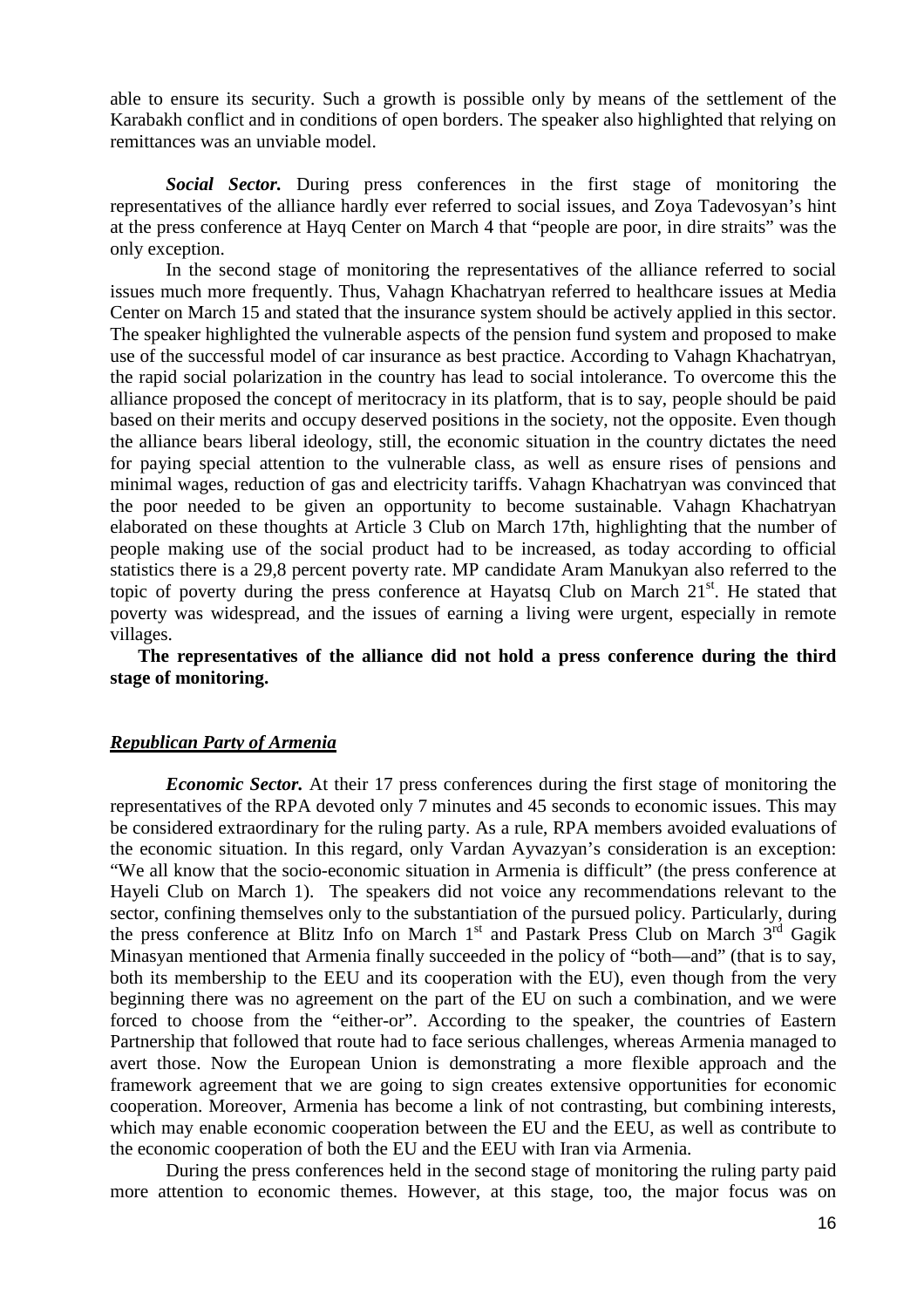presenting substantiations for the policy pursued. Thus, at Hayeli Club on March  $15<sup>th</sup>$  Khosrov Harutyunyan spoke about the external debt and responded to the opponents by saying that this situation was not at all dangerous in this regard, for the country was able to service its external debt, and the international financial institutions continued their collaboration with the government of Armenia. The speaker pointed out at a number of steps implemented at the tax and customs administration, mainly assessing them positively. Khosrov Harutyunyan singled out the need for ensuring an efficient and targeted use of loan and budget money as a yet unsolved issue. The speaker did not agree with those oppositional competitors who expressed a conviction that taxes for the use of mineral resources should be increased in the mining sector. He considered it impossible to curb shadow economy to the extent proposed by other political forces. Referring to the economic recommendation put forth by the Republican Party, Khosrov Harutyunyan mentioned that Armenia must solve the problem of exporting competitive goods to the foreign market. In this regard it is proposed to follow the practices of many countries in South-East Asia and to have competitive production by means of attracting investments. It was considered necessary to create a foundation for stimulating investments with the participation of the government and potential investors and at the same time to create a favorable tax environment and an atmosphere of trust.

At Hayeli Club on March  $17<sup>th</sup>$  MP candidate Vahram Baghdasaryan also calmed the electorate down by arguing that the external debt was not dangerous. As for the state budget, they aimed to stabilize the economy in 2017, whereas growth was expected in 2018 – 2020. On March  $23<sup>rd</sup>$  MP candidate Anania Maghaqyan reminded that during his pre-electoral meetings Prime Minister Karen Karapetyan promised to implement two investment programs of 3,2 billion and 5,3 billion USD in one year. More or less critical approaches were demonstrated by the MP candidate Lernik Alexanyan at the press conference held at Henaran Club on March  $24<sup>th</sup>$  where he mentioned that the existing market relations harmed the Armenian economy, for the institutions that were needed to regulate those relations were not there. By contrast, at Sputnik Armenia Media Center on March 25<sup>th</sup> MP candidate Hermine Naghdalyan only expressed her satisfaction with the activities of the new government, dwelling on neither the deficiencies nor the prospects of economic development.

#### **During the third stage of monitoring the party representatives did not touch upon economic issues in their press conferences.**

*Social Sector.* During the press conferences in the first stage of monitoring the RPA speakers did not make any reference to social issues or their solutions, if we do not consider the 2 mentions of the word "social" when speaking on economic issues.

In the second stage of monitoring, unlike the first one, the representatives of the ruling party did make some reference to social issues. Thus, at Hayeli Club on March 15 Khosrov Harutyunyan dwelt upon healthcare and confessed that it was not accessible for a vast group of people, but he also reassured that this problem was being solved. Hayk Babukhanyan, who was nominated on the party slate, speaking about emigration (at Noyyan Tapan press hall on March  $20<sup>th</sup>$ ) mentioned that in order to prevent it, the socio-economic problems had to be solved so that people could earn their living in their motherland. At Hayeli Club on March  $31<sup>st</sup>$ , dwelling on the same issue, MP candidate Anania Maghaqyan highlighted that emigration and unemployment were caused by injustice. At a press conference held at Media Center on March 24<sup>th</sup> Ruzanna Muradyan referred to the education sector and presented the programs for social benefits to be provided to students and pupils from vulnerable families. Other issues in the sector and their probable solutions were not discussed.

 Many were the cases of the RPA candidates making abstract statements on the social situation in the country, addressing neither their causes, nor the planned follow-up actions. For example, "People are most of all interested in jobs, people are more interested in social issues" (Vardan Ayvazyan, Tesaket Club, March 23), "There is a considerably large mass in the country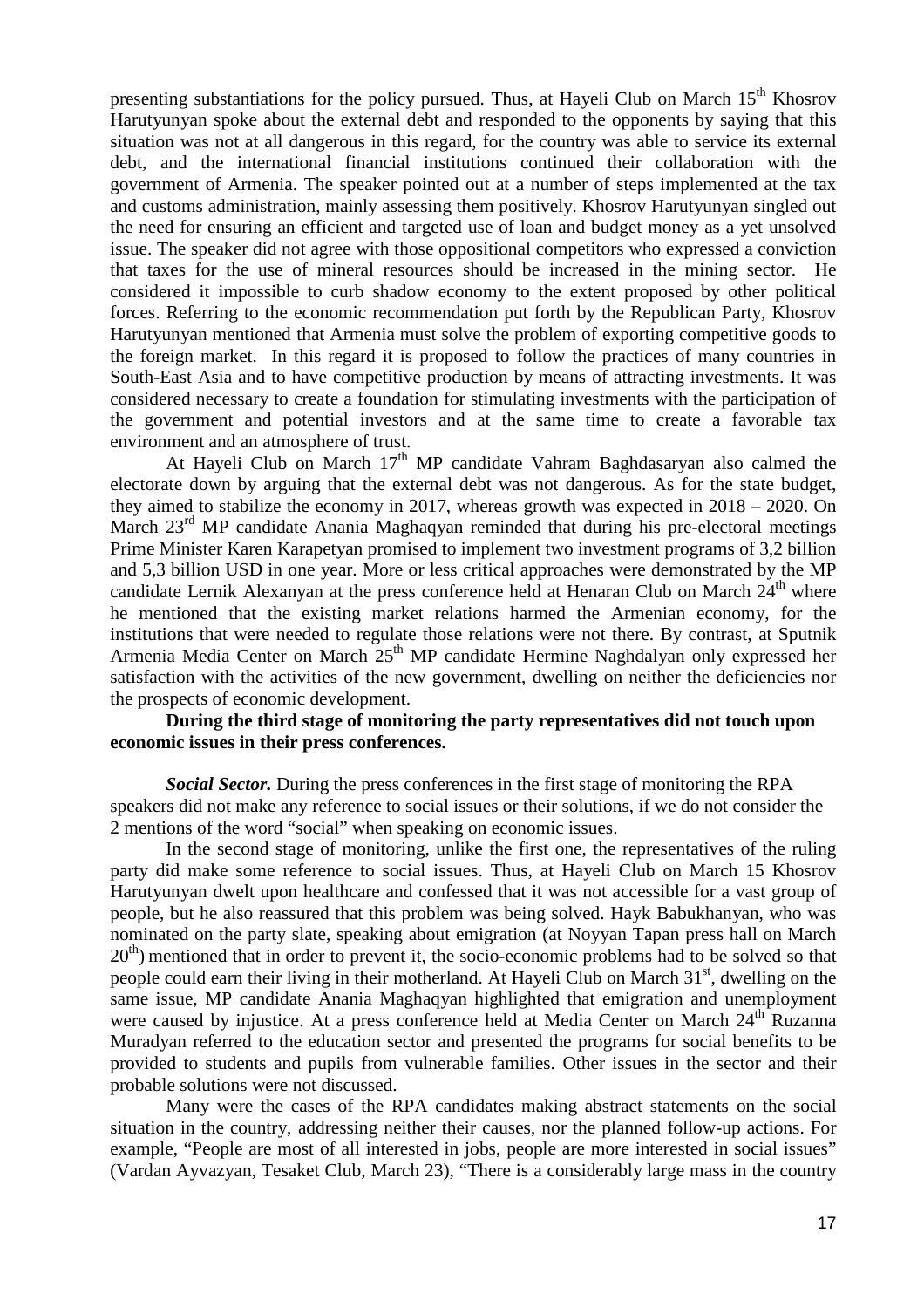that has a very low level of welfare" (Hermine Naghdalyan, Sputnik Armenia, March 25), "The socio-economic situation in Armenia is hard" (Aragats Akhoyan, Hayeli Club, March 29).

Only during the third stage of monitoring at one of the post-election press conferences (Hayeli Club, April 6) did Republican Lernik Alexanyan point at social polarization as the number one issue.

#### *Communist Party of Armenia*

*Economic Sector.* On February 17 during the first stage of monitoring, at the press conference in the House of Moscow Tachat Sargsyan, leading the slate, made a reference to the RA Constitution and underlined the fact that mineral resources belonged to the people. expressing a standpoint that mines needed to be nationalized with the profit being channeled to the state budget. The Communists were convinced that agriculture could not develop on the small land plots; hence it was necessary to create bigger farms. According to Tachat Sargsyan, it was necessary to establish very tough control over the banking system. This would contribute to the development of the economy.

During the same press conference number two on the slate Vazgen Safaryan highlighted that the industry of the country was in dire strait since economic relations with the CIS countries as well as internal economic integration were not sufficient and did not yield positive results. Consequently, in the event of overcoming the 5 percent threshold and appearing in the Parliament they would propose radical changes in the economic policy, namely:

- To extend state intervention in the economy for the state to govern and regulate it,
- Communists envisaged the recreation of the machinery, seed farming and cattle breeding stations that operated during the Soviet years for the development of agriculture. In order to sell the agricultural produce, consumption cooperatives need to be created,
- To draft bills on the mobilization of industry and pass them at the Parliament. This would enable the creation of cooperatives both inside and beyond the country, primarily with Russia. This could lead to the significant increase in the share of industry in the GDP which is only 17% today.

Later at the press conference on February  $27<sup>th</sup>$  Vazgen Safaryan stated that the state itself should own and manage the large factories. In general, communists related the issues of economic developments immediately with industrial development.

Speaking about foreign economic relation the leaders of the party stated that they had expressed themselves in favor of Armenia's membership to the EEU since that solved two issues, namely economic relations with the former Soviet republics were restored and an opportunity was given to access the 170 million Eurasian market. So far there have been no visible results, because the relations are not made proper use of. The party will contribute to increasing the efficiency of those relations.

In the second stage of monitoring the Communists paid more attention to economic issues in their press conferences. As a rule, they referred back to the Soviet times and insisted that Armenia should again be turned into an industrial country.

Particularly, at Hayeli Club on March  $8<sup>th</sup>$  Naira Martirosyan recalled the socialist state and said that we did not have anything at the moment, the factories did not operate, according to her, market relations did not justify themselves, and as a solution she proposed the restoration of industry and the reopening of plants. The same approach was demonstrated by MP candidate Dmitri Adbashyan, who speaking about aviation said that though very powerful in the Soviet times, it was in a miserable state at present. According to the speaker, in the current conditions it was necessary to adopt a new Air Code.

The ways of restoring the industry, from the Communists' perspective were presented in more details by Vazgen Safaryan, number two on the slate: at Hayatsq Club on March  $10<sup>th</sup>$  he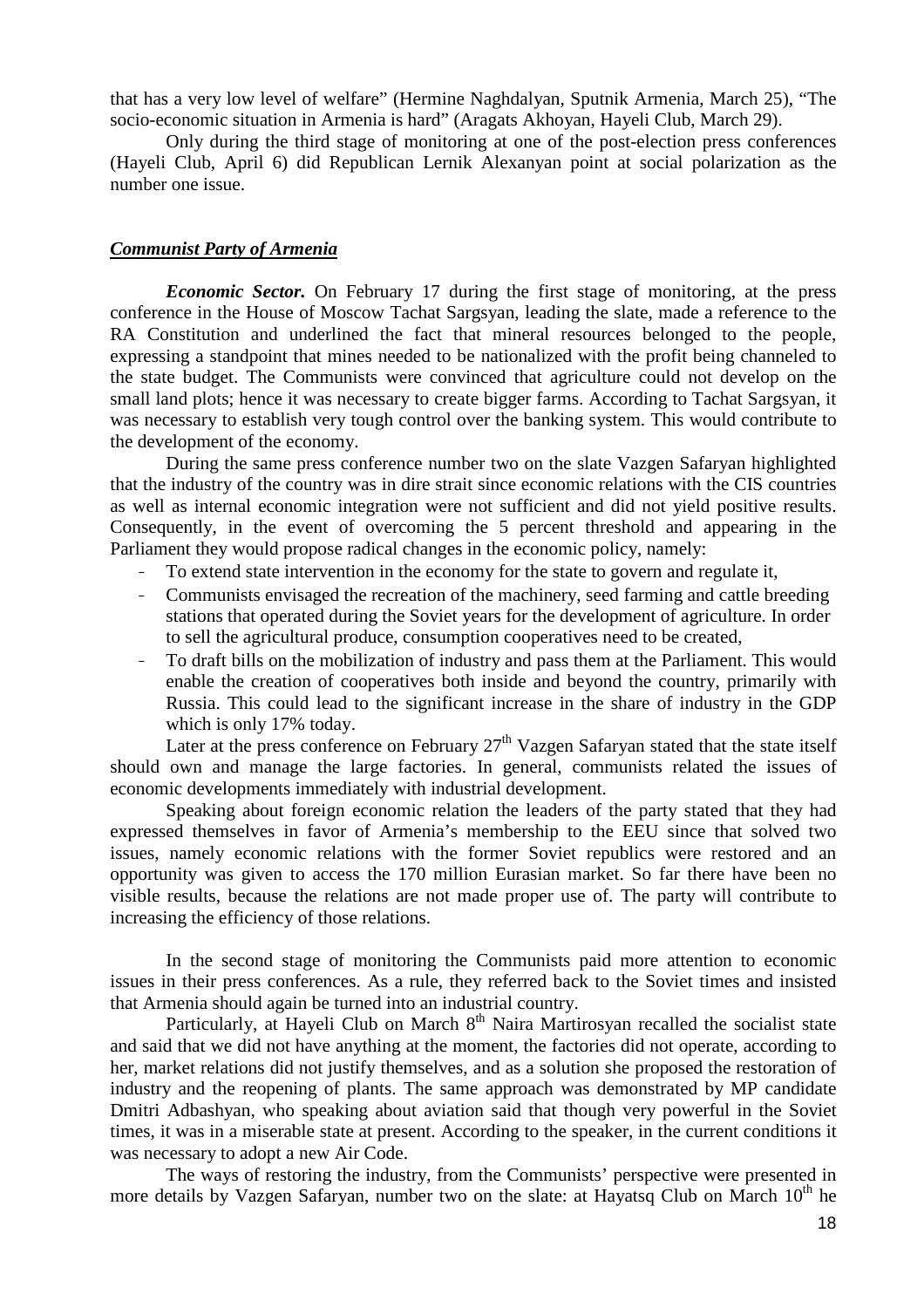said that the state should play an active role in the economic policy and increase state equity with business entities. According to the speaker's words, Nairit and the Vanadsor Chemical Industrial Plant had to be reopened and the processing of the local raw materials – copper, molybdenum, gold, and silver had to be organized locally. To solve those large-scale issues it was necessary to create a Ministry of Industry and Foreign Relations. Besides, Communists proposed to deepen relations within the EEU creating joint enterprises and a common economy.

At Hayeli Club on March  $13<sup>th</sup>$  MP candidate Silva Adamyan referred to the mining industry, mentioning that the development of that sector enriched the businessman, but the state did not receive sufficient profit to use it for the solution of other problems.

Tachat Sargsyan, the leader of the party, dwelt on the same topic at Pastark Club on March  $13<sup>th</sup>$  and proposed even further-reaching recommendations, namely to nationalize the mines and ore. The speaker saw the development of agriculture in the restoration of collective farms. Tachat Sargsyan expressed a conviction that the EEU would assist the development of the economy. Communists welcome Armenia's membership to EEU.

At Hayeli Club on March 14 MP candidate Irina Hovakimyan stated that the Communists would pursue the development of military industry to ensure the security of the country. At Hayeli Club on March 15 another candidate, Asya Otaryan, prioritized the development of large industry, voiced the position of the Communists that the country could not progress only through small and medium businesses. At a press conference at the same club and on the same day Vazgen Safaryan referred to the CPA platform and stated that the party was a bridge between the society of the past and that of the future in terms of altering the economic policy, thus bringing about growth of  $7 - 8$  percents.

On the same day at another club, namely Media Center, Vazgen Safaryan highlighted an important issue, stating that almost 34 percents of the budget was spent on social issues as a consequence of an incorrect policy. The speaker stressed the need for enhancing the role of the state as a regulator, guiding market relations, and creating budgets that envisaged an investment policy. On March 20<sup>th</sup> at Pastark Club Vazgen Safaryan prioritized struggle against shadow economy and proposed curbing the pressure of indirect taxes down to zero, to collect budget revenues only through direct taxes, i.e. income tax, profit tax. Speaking on the development of agriculture, the speaker mentioned the need for the creation of machinery stations and processing agricultural produce.

For the reoperation of the industry, including Nairit and other large enterprises Communists propose the use of the population's deposits with the provision of shares at higher interest rates. Besides, they plan on attracting cheap interstate loans. At their joint conference at Hayeli Club on March 31<sup>st</sup> Tachat Sargsyan and Vazgen Safaryan stated that the Communists would develop the transportation infrastructure and would search for new opportunities in order to build the Armenia – Iran and Vanadsor – Fioletovo railroads.

In the third stage of monitoring, namely on April  $12<sup>th</sup>$  at Pastark Club, Vazgen Safaryan, taking into account the results of the elections, underlined that all the forces elected into the Parliament were lead by liberal approaches in the economic policy, hence, there would be no serious opposition at the National Assembly when developing the economic policy. Once again the speaker referred to the issues and proposed solutions voiced on the previous press conferences, highlighting that the demand for introducing effective economic policy models had to be presented to the public and be it enrooted in public consciousness.

*Social Sector.* In the first stage of monitoring the representatives of the Communist Party participated in only 2 press conferences and spoke about social issues in very general terms. By the CPA's assessment, in the recent years the people of Armenia had found themselves in more difficult conditions. If elected into the Parliament, the Communists promised to focus on the radical changes of the situation. The party prioritized the reduction of unemployment level and the creation of new jobs. By nationalizing the mines, the Communists intended to solve urgent social issues: raise pensions, ensure free healthcare.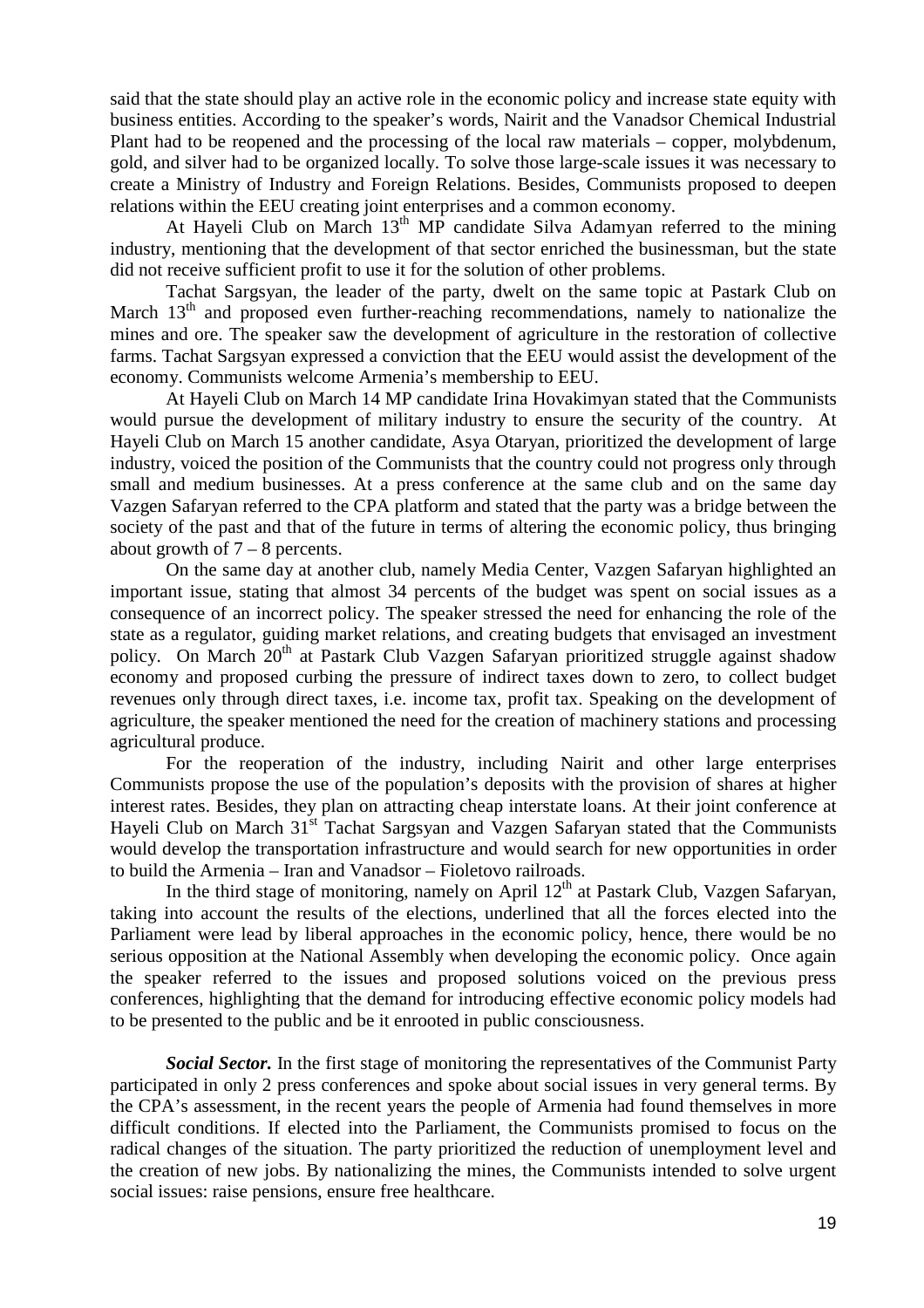In the second stage of monitoring the Communists held 22 press conferences and, as it has already been mentioned, were among the leaders in terms of addressing social issues. On March  $10<sup>th</sup>$  at Hayeli Club a leader of the party Vazgen Safaryan stated at a press conference that the social guarantees taken away from people had to be returned. From this perspective he prioritized provision of employment, as well as universal access to healthcare. Continuing the elaboration of these ideas, at a press conference at Media Center on March  $15<sup>th</sup>$  Vazgen Safaryan said that the problems of overcoming unemployment and creating jobs could be solved primarily by the development of the industry which would also contribute to doubling minimal wages. As for affordability of healthcare, the speaker presented the platform provision about the creation of insurance agencies with state equity, guaranteeing every person's treatment. Besides, the CPA proposes to exempt the sale of medicine from value added tax, to bring prices down and make medication more affordable.

The Communists envisaged raising the pensions twice in the upcoming five years. At a March 17<sup>th</sup> press conference at Hayeli Club Naira Martirosyan and Silva Adamyan referred to unemployment and social insecurity, and saw the solution in the re-operationalization of the industry with state equity. According to the Communists, overcoming unemployment would help to essencially reduce emigration. In other press conferences the Communists presented other platform provisions, too, which envisaged the return to the free education system and free kindergartens. In the press conference held during the campaign the leaders of the party paid special attention to the rapid social polarization, stating that it was aggravating and could very adversely impact on the situation in the country.

At the only press conference in the third stage of monitoring the representatives of the party did not address social sector issues.

#### *Ohanyan – Raffi – Oskanian Alliance*

*Economic Sector.* In the first stage of monitoring on February 13, still at the formation of the alliance and its presentation event Armen Martirosyan, number two on the ORO slate, was very critical in his assessment of the country's economy, pointing at the main problems hindering the development of the sector, such as systemic corruption, coalescence of business and power, artificial and illegal monopolies. Along with this, the representatives of the alliance highlighted the following:

- Small and medium business is under a heavy tax burden,
- Investments are scarce,
- It is the budget in Armenia that dictates the economic policy, not the opposite,
- External economic relations are not used efficiently,
- There has been an outflow of 10 billion USD from Armenia,
- There is no effective and efficient lending and subsidy provision in agriculture.

To solve the above-mentioned problems, the alliance considers it necessary to implement systemic changes, develop a new economic strategy, revising the policies of the sectors involved. This will be based on the liberalization of the economy and the creation of development guarantees. To achieve this aim, the following is also envisaged:

- To alleviate the tax burden for small and medium businesses to boost economic growth,
- Mobilize the potential of the Diaspora and create favorable conditions for compatriot business people abroad to attract their investments to the RA,
- Radically change the approach to the economic policy: it will be formulated not coming from the capacity of the state budget, but on its own, aiming at creating a stronger budget,
- By means of a bilateral agreement with the European Union to introduce higher economic standards, which will place the economy on the right track for development,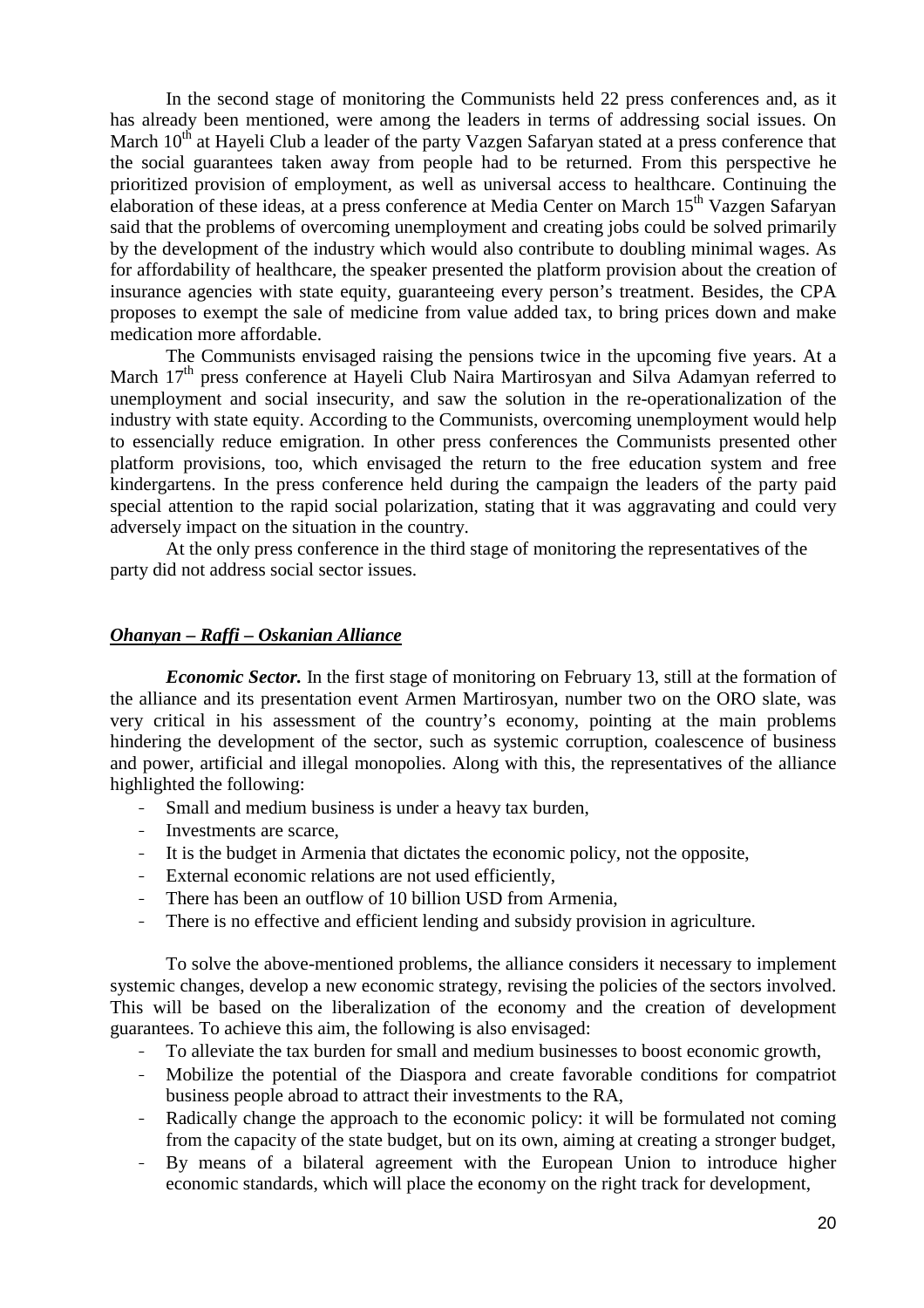- To create conditions for reopening the US-funded Millennium Challenges project in Armenia. This will enable the improvement of rural roads, the development of the rural infrastructure, the establishment of small enterprises of processing agricultural produce.

In the second stage of monitoring, even though the members of the alliance referred to economic topics noticeably much less frequently, they addressed other issues, too. Thus, if in the first stage they generally spoke about the alleviation of the tax burden from small and medium businesses, on March  $10<sup>th</sup>$  at the press conference held at Hayatsq Club MP candidate Susanna Muradyan clarified the matter stating that ORO envisaged 5 years of tax holidays for SMEs with a circulation of 60 million drams. The gap created by this lack of budget inflows could be filled by means of the termination of illegal outflow of the capital. On March  $17<sup>th</sup>$  at Media Center MP candidate Gegham Nazaryan referred to external economic relations and stated that the alliance did not plan to launch a process of leaving the EEU for it believed that the EEU was a huge and very important market for Armenia. On March 28<sup>th</sup> at Noyyan Tapan press hall MP candidate Tereza Sargsyan prioritized the following in the economic sector: healthy competition and the creation of favorable conditions, elimination of monopolies and lending at low interest rates for the development of small and medium businesses. At the wrap-up conference held on March 31 the leaders of the alliance highlighted their commitment to the idea of liberalization of economy.

In the third stage of monitoring at the press conference held at Hayatsq media club on April 5<sup>th</sup> Armen Martirosyan touched upon this topic only once, as a reference, saying that there would be no reform in the economy after the elections.

*Social Sector.* In the first stage of monitoring all the members of the alliance only devoted a total of 1 minute and 39 seconds to social issues. The problems highlighted by the speakers and/or the proposed recommendations were overly general and did not point at solutions. Particularly, on February 13<sup>th</sup> Seyran Ohanyan, leading the slate of the alliance, stated that those who wanted and were capable of working would have such an opportunity as a result of created jobs. MP candidate Susanna Muradyan spoke about the proposal of the alliance to raise the wages of contract military servicemen at the press conference held on March 4<sup>th</sup>. However, she refrained from details at what expense.

The recommendations on creating favorable conditions for the young people's employment proposed by the same candidate were more definite. Thus, at the press conference held on February 22<sup>nd</sup> she stated that it was necessary to arrive at a mutual agreement with employers: when hiring young people employers should not require work experience and would benefit from 6- or 12-month social tax holidays. The candidate also shared her conviction that in case the budget was transparent, it would be possible to double up the lump-sum payment for a 4<sup>th</sup> child.

In the second stage of monitoring the representatives of the alliance mainly addressed the same topics: the need for raising military servicemen's wages, an increase in the benefits for children's birth, the creation of a maternity capital fund. The only exception was the press conference held at Blitz Info Club on March 29<sup>th</sup> when the speaker Susanna Muradyan recalled the outflow of about 10 billion US dollars, and expressed the intention of the alliance to return and use this sum for building housing for the 3000 homeless families in Gyumri.

During two post-election press conferences monitored in the third stage the representatives of the alliance did not make any reference to social issues.

#### *Armenian Revolutionary Federation "Dashnaktsutyun"*

*Economic Sector.* In none of the three press conferences in the first stage of monitoring did the representatives of the party refer to the economic problems of the country, except for mentioning them only once when Aghvan Vardanyan, running the second on the ARF slate,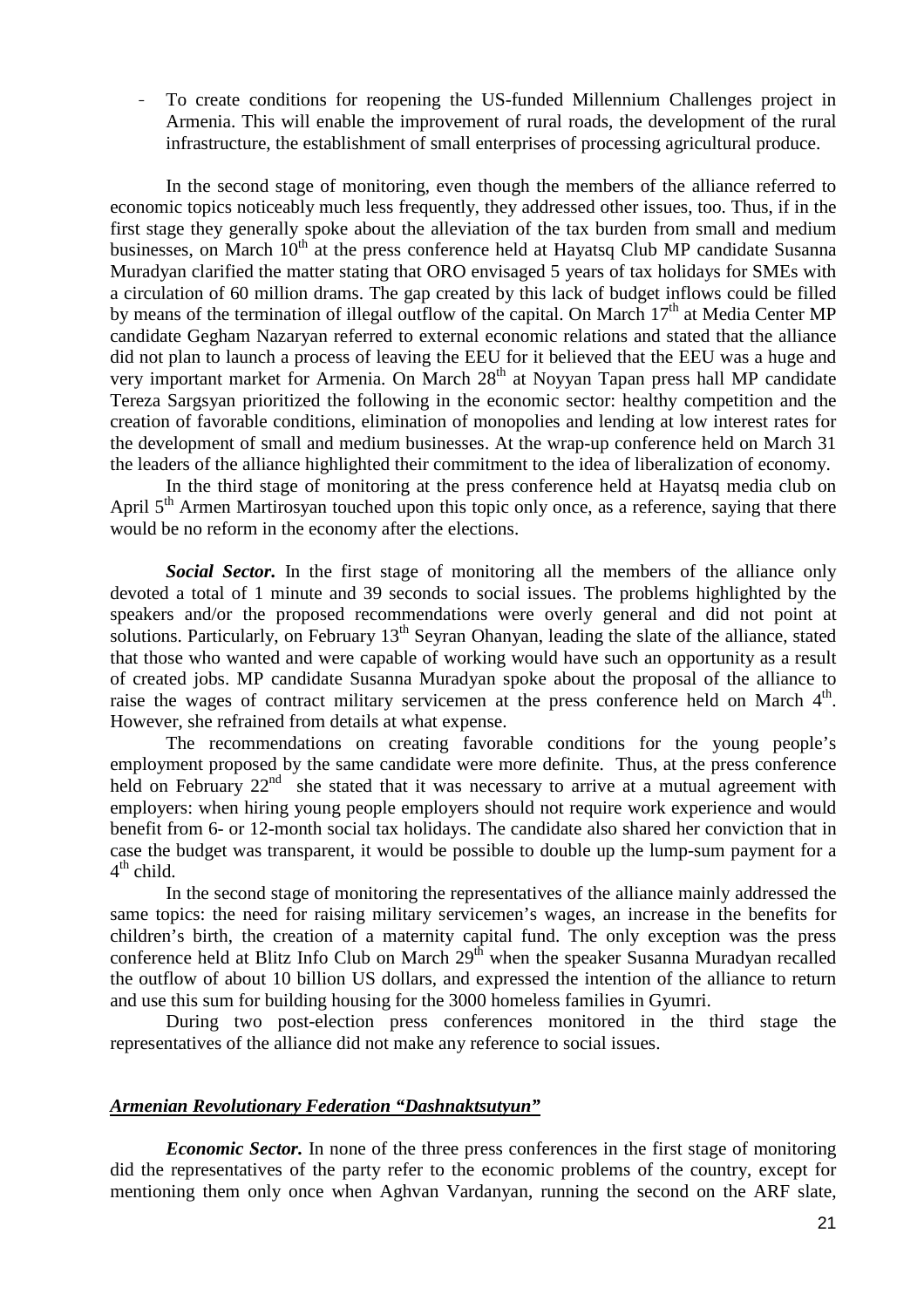stated at the press conference held at the ARF office on February  $15<sup>th</sup>$ : "Today struggle against shadow economy in Armenia is in progress." No assessments, problems or recommendations were presented.

In the second stage of monitoring, unlike the first one, the ARF members did touch upon economic issues, though they allocated less time to this discussions as compared with their adversaries. In terms of content, reference to economic themes was just declarative. For example, "it is necessary to boost the economy" (Artur Yeghiazaryan, March 8, Henaran Club), "It is necessary to ensure adequate economic growth", "It is necessary to create conditions for ensuring economic growth (Smbat Saiyan, March 15, Media Center).

At a press conference on March  $9<sup>th</sup>$  at Media Center another MP candidate Suren Parsyan stated that the ARF as a collegial party was for the fair distribution of the economic product, and that currently there were investments, there were business projects that needed to be implemented step by step. However, he did not provide details on what projects these were or how they were to be implemented. The speaker also said that the EEU and the EU were good markets for Armenia and at the same time Armenia could contribute to the initiation of negotiations for creating a free trade zone within the EEU – Iran cooperation framework.

From among all ARF party representatives Bagrat Yesayan was the one to cover economic topics in more detail at the press conference held at Hayatsq Club on March 30<sup>th</sup>. He stated that the economy in Armenia was fully divided among large business entities. Small and medium business entities had no opportunity to find large-scale investments and the loans borrowed from the banks were of usurious nature and could not be effective. In this regard, the representative of the ARF voiced a proposal on amending the legislation of the banking system, so that the system could stimulate the development of the economy and lead to an environment where large businesses paid the major share of taxes but at the same time opened up possibilities for small and medium businesses. The speaker also raised the problem of inefficiency in mining industry, stating that the mineral resources were being exploited unsparingly, and only large business entities benefited, whereas the state budget did not receive the expected revenues. In order to solve these problems, according to the speaker, it was necessary to change the nature of economic relations, but the member of the party did not provide details on how that was supposed to be done.

*Social Sector.* During press conferences in the first stage of monitoring ARF representatives did not refer to this sector.

In the second stage of monitoring social issues were covered, though rarely. Thus, at Hayeli Club on March  $7<sup>th</sup>$  MP candidate Anahit Harutyunyan responded to the opponent's argument that certificates had to be issued to vulnerable families to pay for higher education, stating that it was a misconception that all socially vulnerable people should have higher education. At the press conference at Media Center on March 9<sup>th</sup> ARF member Suren Parsyan said that the party was against the mandatory pension fund, not specifying what it was proposing instead.

At the same center another MP candidate – Smbat Saiyan, referred to the issue of salaries on March 15<sup>th</sup> and stated that the minimal salary needed to be periodically raised based on the cost of minimum expenditure basket, whereas the salary of state servicemen should ensure a prosperous standard of living. As for healthcare, the speaker was in favor of the introduction of a mandatory insurance system, also arguing that the state should make the payments for the vulnerable groups.

At the press conferences held by the ARF members it was noticeable that they often expressed their disagreement with the recommendations related to the social sector proposed by some adversary political forces. Particularly, at the press conference held at Hayatsq club on March 30<sup>th</sup> Bagrat Yesayan considered it unrealistic to ensure the complete return of deposits in the former USSR Savings Bank, as well as the raise of pensions by 25 thousand drams.

None of the party representatives held a press conference in the third stage of monitoring.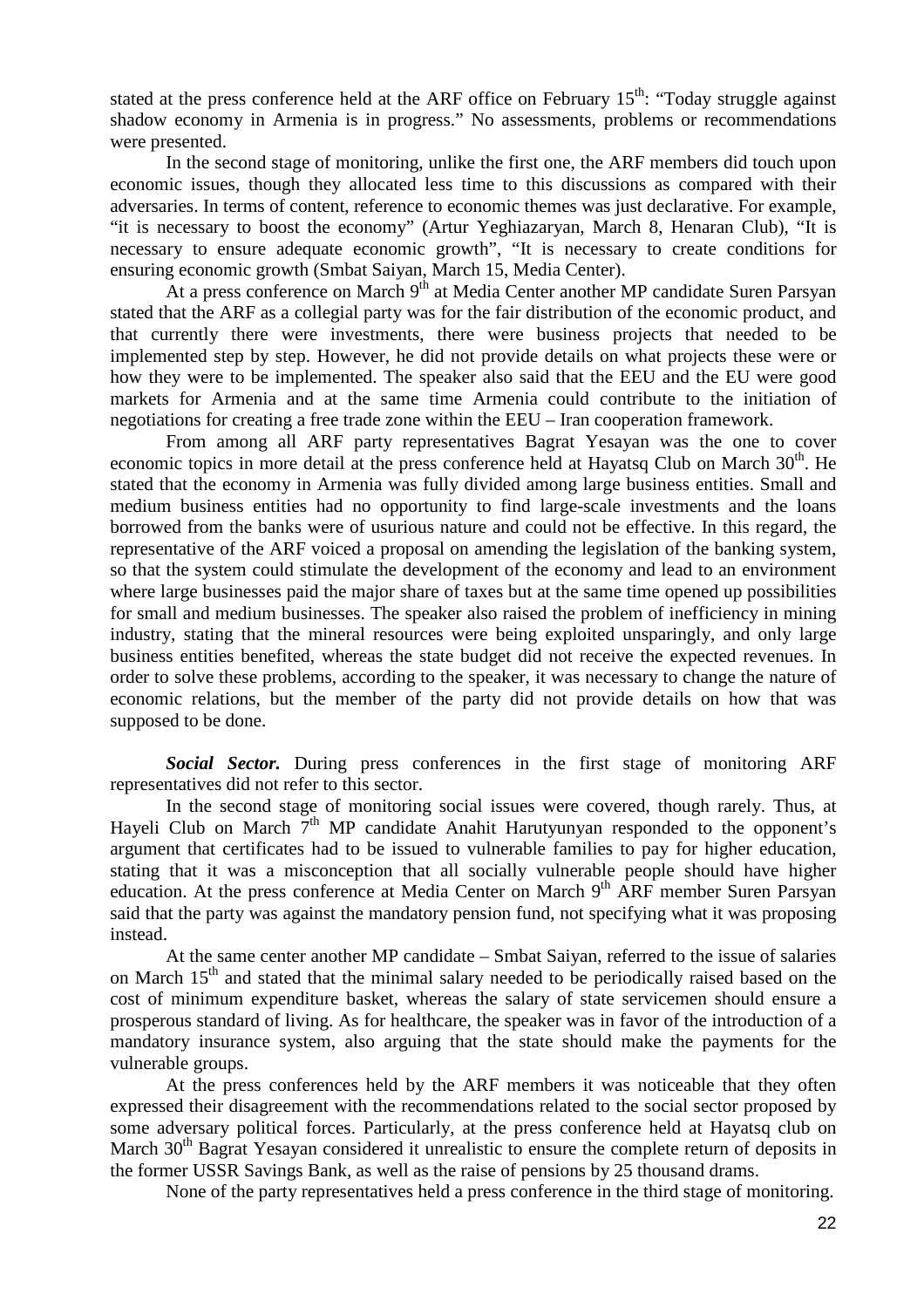# **OTHER TOPICS RAISED AT PRESS CONFERENCES**

Besides economic and social issues, the monitoring team recorded all other issues the speakers touched upon. However, according to the methodology, the time devoted to the other topics was not counted by the justification that they were of secondary importance to this study. Below we have presented the topics dwelt upon by the political forces running for Parliament during press conferences held in the first and second stages of monitoring in the same order.

# *Other issues raised by the EXIT alliance*

## **Stage One**

- The composition of the EXIT's slate, pre-electoral political rearrangements,
- The formation of the pre-electoral oppositional arena and the involvement of former officials,
- The aims of the alliance.
- The need for creating guarantees of having no political prisoners in the country,
- Opportunities for creating a coalition government through negotiations,
- Election bribes and sale of votes, as well as fight against these phenomena,
- Environmental problems in Armenia,
- Karabakh issue and its future,
- Energy sector problems,
- The situation on the frontline and the organizational problems related to it,
- A security system for the country and strengthening of the army,
- Possibilities for power change and the formulation of a foreign affairs agenda by means of joint actions of political forces,
- Elections in the difficult conditions set by the Electoral Code,
- The possibility for holding free and fair elections and the need for ensuring effective public control,
- Issues of the formation of an institutional opposition,
- EXIT's opportunities to create coalitions and exclude the involvement of RPA representatives,
- The case of "March  $1^{st}$ " and the protection of human rights,
- Issues, related to the low level or lack of awareness among the electorate,
- Campaign strategy, attraction of more allies,
- Emigration and repatriation problems,
- The participation of the Diaspora in the political life of Armenia,
- Customs-related issues faced when importing fuel,
- The need for forming an independent judicial system,
- Access to quality higher education,
- Women's engagement in politics,
- Absence of the political debate culture and civilized elections tradition.

Besides the above-mentioned, the following topics were touched upon in **Stage Two**:

- Need for reforms in the education sector,
- Specific features and impediments to the organization of the election campaign,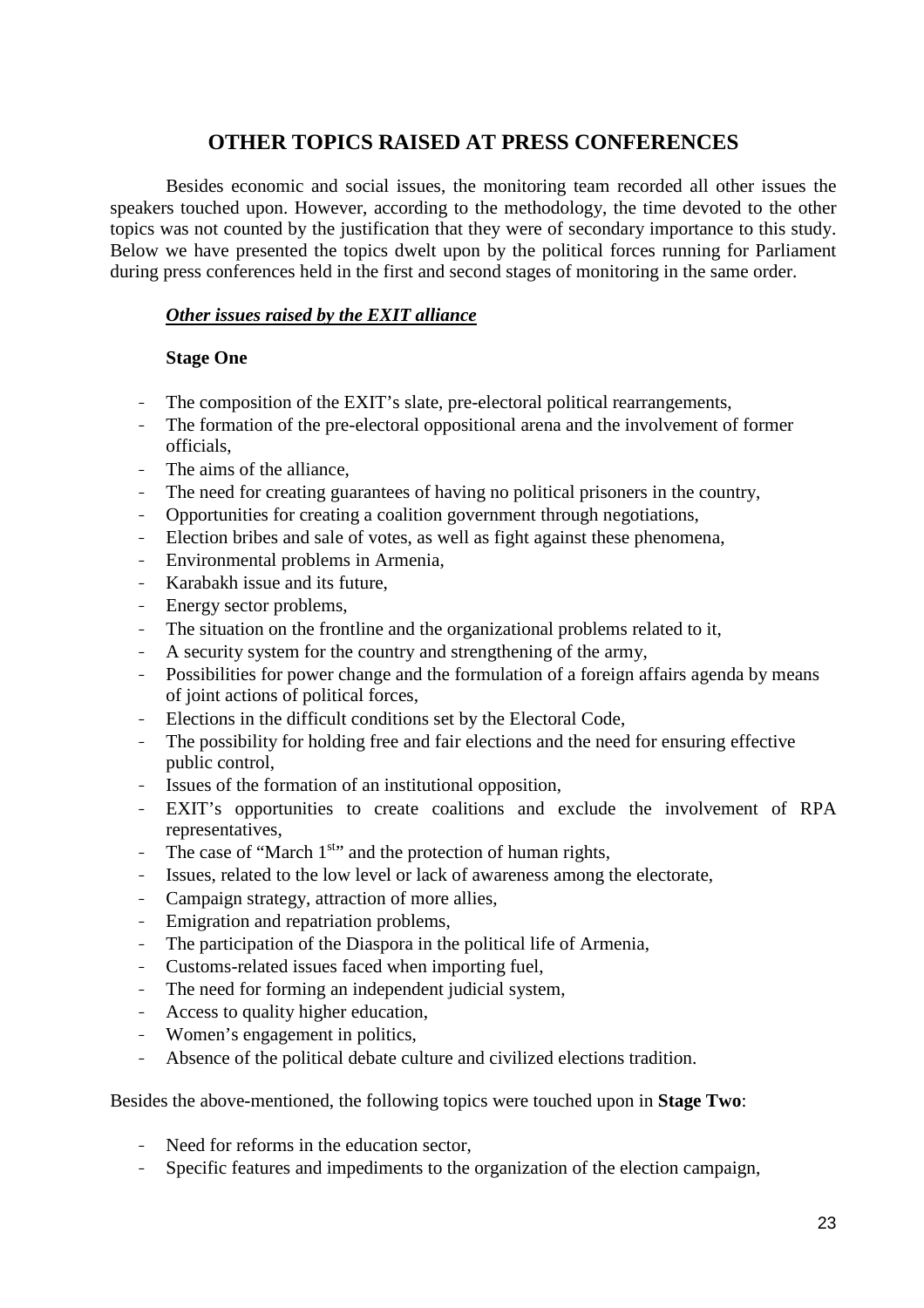- Corruption as a threat to national security, need for creating an independent anticorruption body,
- Lack of public trust in the institution of elections,
- The mission and prospects of the Exit alliance,
- Need for the development of relations with NATO,
- Circumstances of "Bread Bringer's" (Artur Sargsyan) death and political reactions,
- Foreign policy during the campaign,
- Samvel Babayan's arrest and related political processes,
- Involvement of school teachers in the process of winning votes for the RPA candidates,
- Attitude to sociological surveys and sociological organizations.

During the only post-election press conference in the **third stage** of monitoring the representatives of the Exit alliance made a statement where they specified that both in the course of the campaign and on the day of elections the citizens' will to vote has been subject to illegal administrative and financial pressures. They also highlighted that there were no facts proving the violations and abuses in order to litigate the results of the elections.

# *Other issues raised by the Free Democrats Party*

## **Stage One**

- Pre-electoral political rearrangements,
- Design of the pre-election party slate,
- Need for changes in the education sector,
- Exploitation of mines and environmental problems,
- Ensuring healthcare for disabled military,
- Political competition, pre-electoral rhetoric and ethics,
- The formation of pre-electoral coalitions by the opposition and former officials,
- The reasons for not having a united opposition,
- Lack of an ideological struggle, the distribution of the affluent between the opposition and the ruling power,
- The involvement of the youth in the slates,
- The solution of the Karabakh problem in a package version,
- The issue of involving Nagorno Karabakh in the negotiations,
- Spreading the culture of civilized campaign,
- Liberalization as the main ideology of the party,
- The situation on the frontline and the organization of defense in relation to it,
- The reconstruction of the army and the transition to paid military service,
- Opportunities for struggle against election bribes and other violations,
- Elections by the new rules of the game, dictated by the new Electoral Code,
- Political competition,
- Lack of the will to hold free elections and bribing of poor voters by the authorities,
- Elections: political competition or a struggle of resources?
- Security system of Armenia: not CSTO, but NATO.

Besides the above-mentioned, the following topics were touched upon in **Stage Two**:

- The essence of Armenian Russian relations,
- Specific features and impediments to the organization of the election campaign,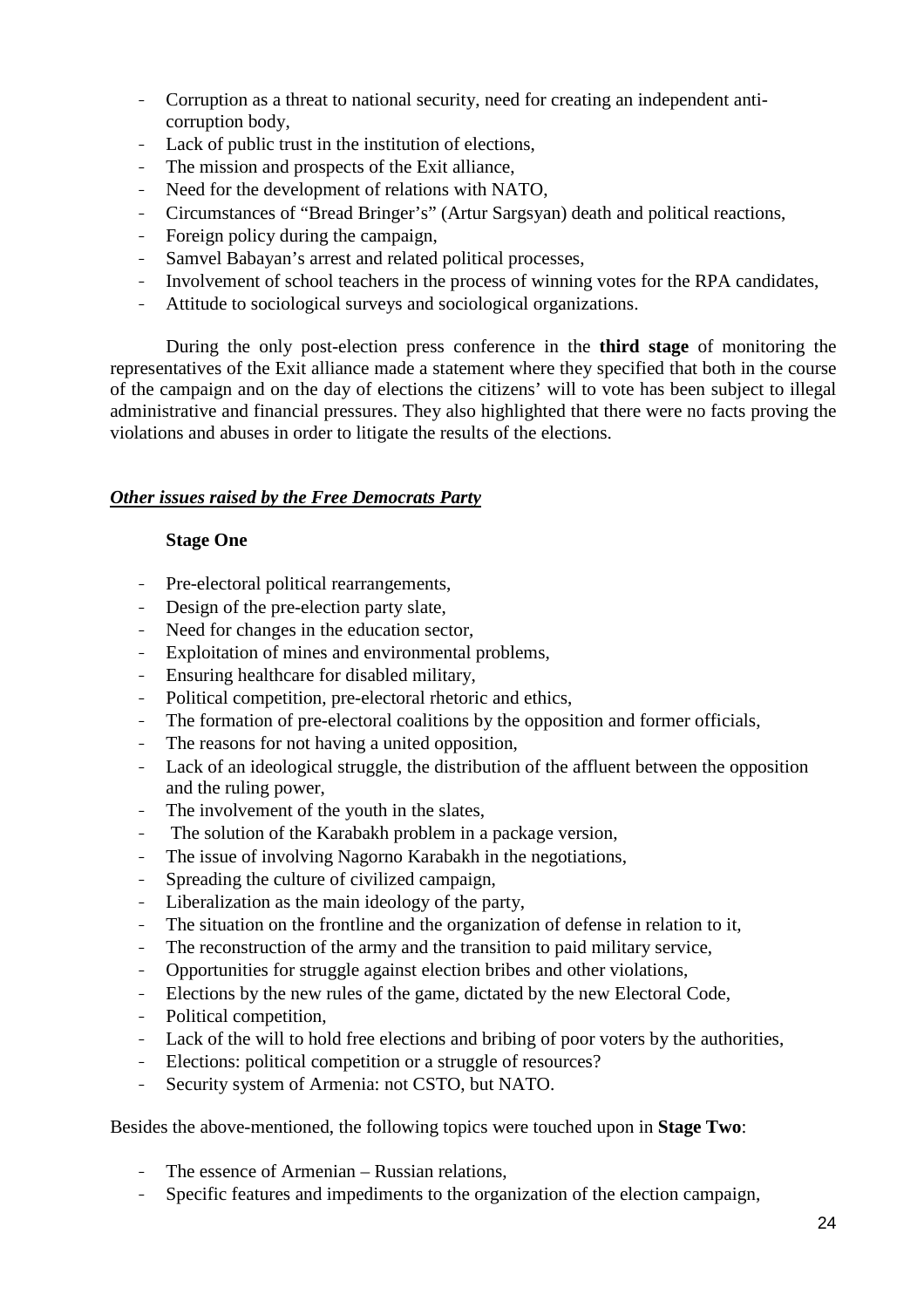- A comparative analysis of the platforms of the Free Democrats Party and other forces,
- Women's involvement in politics,
- Violations of the electoral legislation during the campaign,
- The need for revising defense policy,
- The need for internal and external investigations of the April war,
- Circumstances of "Bread Bringer's" (Artur Sargsyan) death and political reactions,
- The coverage of the campaign in the media,
- Samvel Babayan's arrest and related political processes,
- The use of the administrative resource during the campaign,
- The problems of Syrian Armenian immigrants,
- Involvement of school teachers in the process of winning votes for the RPA candidates,
- Attitude to sociological surveys and sociological organizations.

During the press conferences in the **third stage** the representatives of the party strongly criticized the elections that had taken place, singling out the reasons of their defeat, particularly, the black PR against them, manipulations with the data of surveys, the factor of giving money to the voters by the ruling power, as well as guidance and control over the process of voting. The speakers also referred to the information circulating in the political circles and the society according to which RA President's son-in-law, Michael Minasyan (the RA Ambassador Extraordinary and Plenipotentiary to Vatican) supported the Exit Alliance and to his response on this matter. They highlighted the atmosphere of fear in the public. As an outcome of the elections, it was recorded that the Parliament to be formed was of worse quality than the previous one.

## *Other issues raised by the Armenian Revival Party*

#### **Stage One**

- Interparty work and design of pre-election slate,
- Political rearrangements and competition,
- Social focus of the Party platform.
- Probability of forming a coalition after the elections,
- The situation on the frontline and organization of defense in this regard, recruiting professionals,
- The need for transitioning to paid army service,
- Karabakh issue, package version,
- Lack of ideological struggle, money race,
- Need to stimulate the activity of the electorate,
- Election bribes and their causes,
- Emigration as a serious challenge and the possibilities of overcoming it,
- The poor composition and activity of the previous Parliament,
- The making of the political system as an urgent issue,
- Possible post-election alliances,
- The deficiencies of the new Electoral Code,
- The need for a program to ensure the security of the country,
- The party leader's factor in the elections,
- Probable collaboration among oppositional forces,
- The necessity for eliminating the monopoly held by the authorities,
- The significance of electoral platforms in the elections,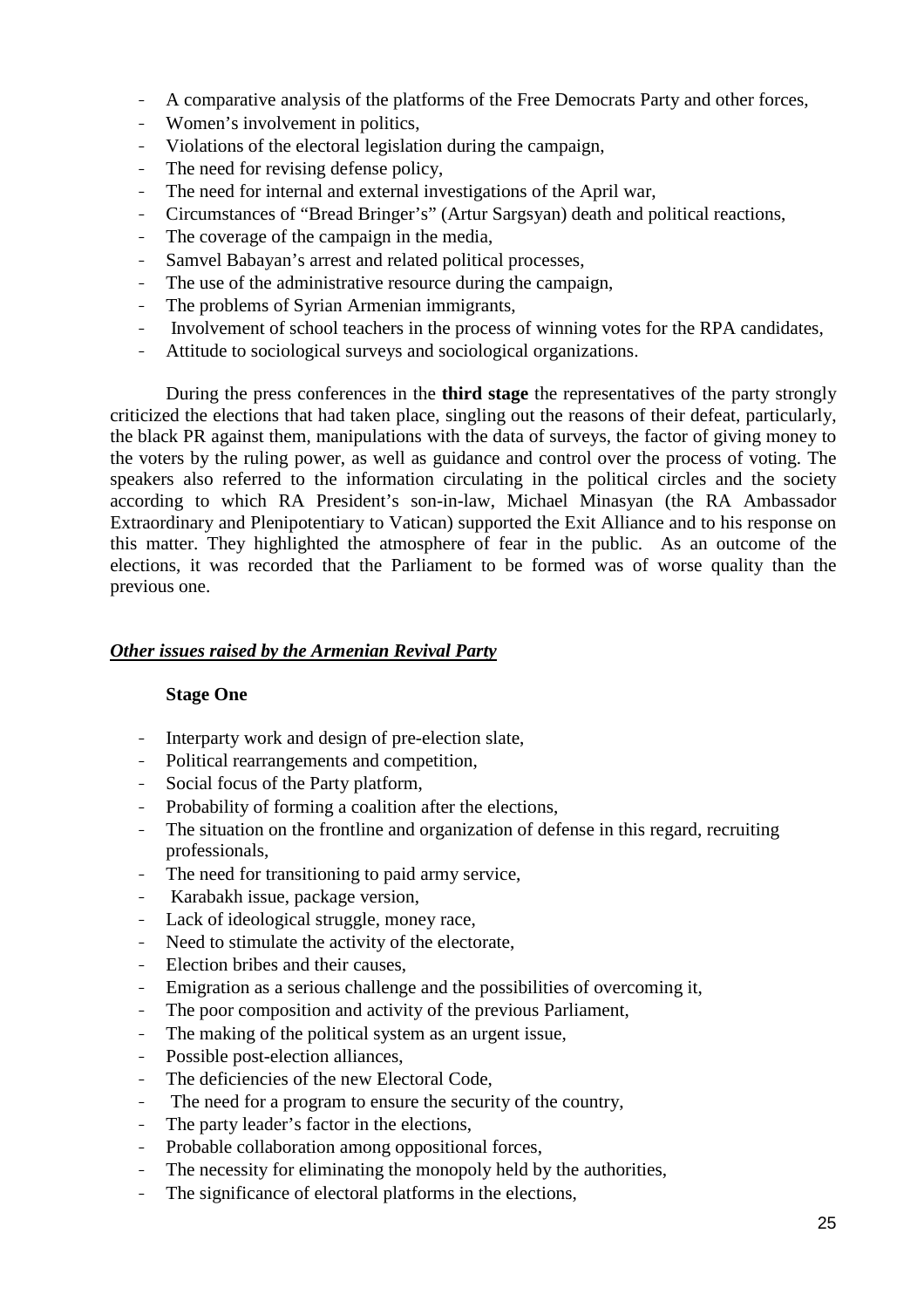- Relations among the political parties participating in the elections,
- The issues of culture in the electoral platform,
- Representatives of large businesses in the National Assembly,
- Legislative amendments directed not at business, but societal interests,
- The involvement of NGOs in election processes.

Besides the above-mentioned, the following topics were touched upon in **Stage Two**:

- General assessment of the campaign,
- The necessity for reforms in the education sector,
- Possibilities of contract military service,
- The problem of electoral intimidations in Armenia,
- Media coverage of the campaign,
- Circumstances of "Bread Bringer's" (Artur Sargsyan) death and political reactions,
- The attitude to sociological surveys and sociological organizations,
- Women's participation in the elections,
- Intentional impediments to exercising the candidates' powers,
- Involvement of school teachers in the process of winning votes for the RPA candidates.

### **In the third, post-election stage** the party did not hold a press conference.

### *Other issues raised by Tsarukyan Alliance*

#### **Stage One**

- The factor of political leaders in the elections,
- Political rearrangements and design of the electoral slate of the alliance,
- The chances the alliance has in the elections and the presented platform,
- The need for political competition,
- Electoral bribes in the pre-election process,
- Pre-election race and possibility of change of government,
- Emigration and the ways of overcoming it,
- The 15 points of the alliance's platform targeting changes in the situation in the country.

Besides the above-mentioned, the following topics were touched upon in **Stage Two**:

- Clashes between RPA and PAP supporters and political evaluation of the events,
- The general assessment of the campaign,
- Issues of increasing the efficiency of state governance,
- Importance of the rule of law,
- Revelation deficiencies of the electoral code,
- The factor of Tsarukyan in the political struggle,
- Circumstances of "Bread Bringer's" (Artur Sargsyan) death and political reactions,
- Samvel Babayan's arrest and related political processes,
- CEC's behavior during the campaign,
- The regulation of Artsakh problem and the unacceptability of Levon Ter-Petrosyan's recommendations,
- Elections and possible coalitions,
- The attitude to sociological surveys and sociological organizations,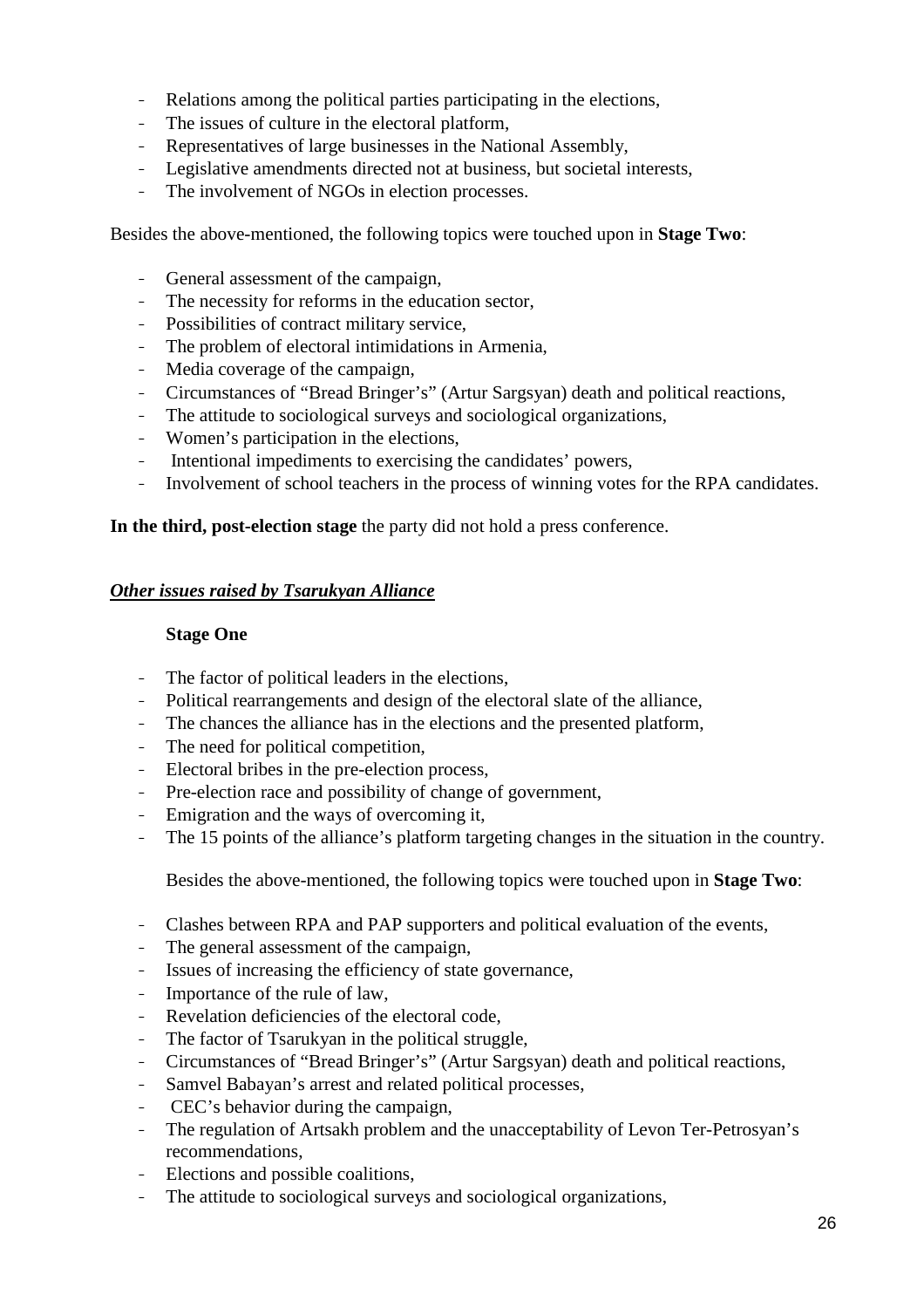- Involvement of school teachers in the process of winning votes for the RPA candidates.

**In the third** post-election period of monitoring the Alliance did not hold a press conference.

# *Other issues raised by Congress-PPA Alliance*

## **Stage One**

- Formation of an alliance and the submission of the election slate,
- Probable political collaboration in the post-election period,
- Political rearrangements,
- Election bribes in the election process,
- The participation of the army in political processes,
- Description of the election process and ANC's steps,
- A platform addressing the Karabakh issues by means of an international peace treaty,
- The difference between the ANC's and RPA's platforms regarding the establishment of peace,
- Emigration and the need for its prevention,
- The situation in the army,
- Issues of trust held by the people and the power,
- Recruitment of new candidates and ensuring their election by coercive methods,
- Possibilities of controlling the elections and the reduction of violations,
- The reasons of not forming a wide oppositional alliance,
- The case of "March  $1^{st}$ " and the protection of human rights,
- Political prisoners and human rights,
- Political consensus around the mechanisms of controlling the election process, however not around the Electoral Code,
- Fight against corruption,
- Post-electoral prognosis,
- The electorate of ANC,
- Advantages of open borders,
- Intelligentsia on the slate of the alliance,
- Probable collaboration among opposition forces for the sake of controlling the election process.

Besides the above-mentioned, the following topics were touched upon in **Stage Two**:

- Pre-election intimidation and pressure,
- Revelation of the deficiencies of the Electoral Code,
- The role of women in politics and their participation in the elections,
- Demographic issues arising as a result of emigration,
- Elections and probable coalitions,
- Circumstances of "Bread Bringer's" (Artur Sargsyan) death and political reactions,
- The current state and development potential of relations between Armenia and Russia.
- The quality and orientation of the electorate,
- Pre-election clashes and brawl among competing political forces,
- Environmental issues in the pre-electoral platform,
- General assessments of and impressions from the campaign,
- The attitude to sociological surveys and sociological organizations.

**In the third** post-election period of monitoring the Alliance did not hold a press conference.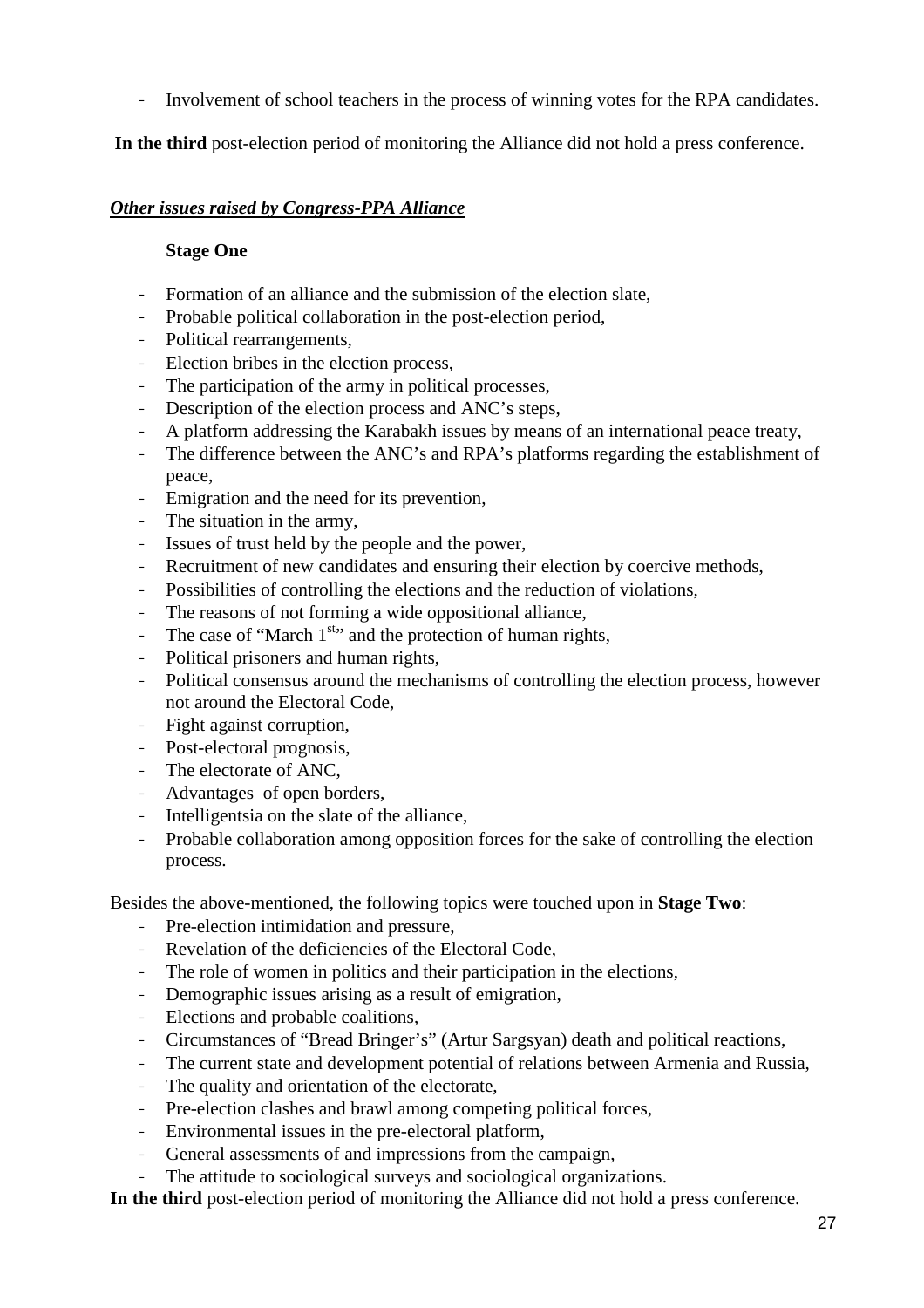# *Other issues raised by the Republican Party of Armenia*

## **Stage One**

- Political rearrangements,
- Design of the party slate, interparty life,
- Alliances, figues and not ideas,
- Ensuring the security of Armenia and Nagorno Karabkh as a priority issue and a campaign slogan,
- The significance of the 2017 elections,
- The need for revising Armenia Belarus relations in the context of Lapshin's extradition,
- The wrap up on the last National Assembly session,
- Issues of elections organization and political competition,
- Parliamentary elections and expectations of raising the level of public trust,
- The causes of deserting the political arena,
- The technological innovations for controlling the elections and the expectations thereof,
- The young people in the RPA slate,
- The political composition of the future Parliament, prognosis,
- Camp shifts without ideological frameworks, potential adversaries,
- Description and rationale of the policies pursued by the authorities,
- Issues of the orientation of the electorate in the conditions of new political unions and figures,
- Specificities of rating-based voting,
- The mandate of the opposition in the new Praliament,
- The stability of alliances,
- Responsibility of the authorities as organizers of elections,
- The difficulties of differentiating among donations, charity and election bribes,
- An analysis of the specific features of the election race,
- The problem of emptying of rural settlements,
- The military situation at the Armenian Azerbaijani line of contact,
- The RA President's visit to Brussels, and Armenia EU negotiations around the framework agreement,
- Criminalization of election bribery.

Besides the above-mentioned, the following topics were touched upon in **Stage Two**:

- Rationalization of party's policies regarding various sectors,
- The peaceful settlement of the Karabakh conflict,
- The process of interparty rearrangements,
- Clashes between the RPA and PAP in the pre-election period,
- "Bread Bringer's" (Artur Sargsyan) death and political reactions,
- Charity and election bribes as a pre-electoral factor,
- Quality and orientation of the electorate,
- The significance of Armenian identity, family and the Armenian language in the election platform,
- Specific features of the foreign policy,
- Samvel Babayan's arrest and related political processes,
- Issues in education sector as presented in the electoral platform,
- The attitude to sociological surveys and sociological organizations,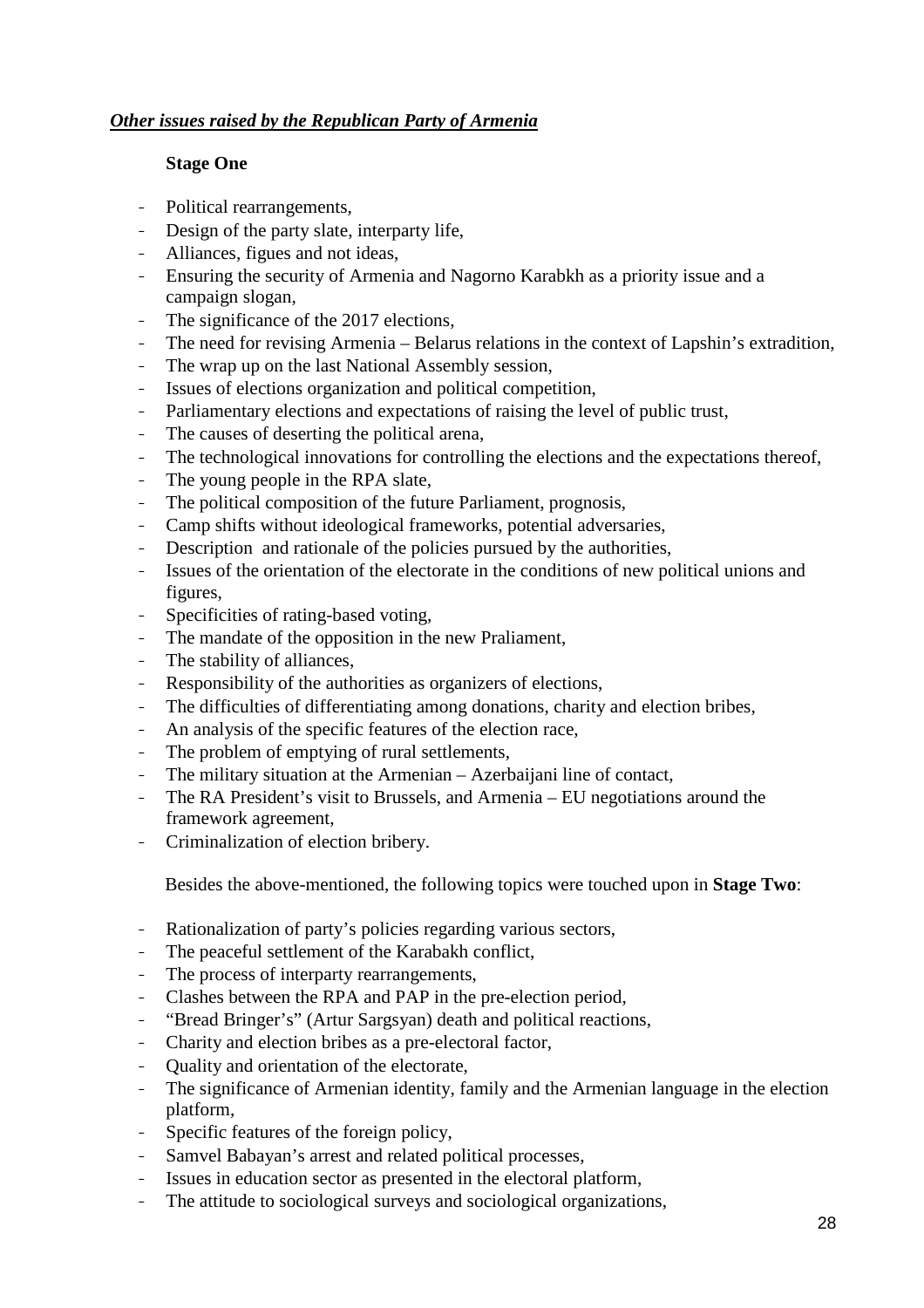- Involvement of school teachers in the process of winning votes for RPA candidates: substantiation and counterarguments for oppositional forces,
- Criticism of oppositional forces.

During press conference in the **third**, post-election stage the representatives of the party touched upon the following issues:

- Brief assessment of the elections held in compliance with the new Electoral Code: according to the RPA a huge step forward has been recorded in terms of the unprecedented participation of the electorate, control over voting was excluded, no political force appealed against the results, this parliament is much better by the quality of its composition and intellectually,
- Election bribery has been considered blameworthy, need for learning lessons for the deficiencies of the rating voting,
- The representation of ethnic minorities in the Parliament.

# *Other issues raised by the Communist Party*

### **Stage One**

- Design of the pre-electoral slate,
- Issues of effective struggle against corruption,
- The principle of the self-determination of nations as a priority direction for Communists,
- Stalinism as a cruel time period,
- Need for intercultural dialogue,
- The return of Communists as a public demand,
- The need for preventing emigration,
- Post-Soviet injustice towards Communists,
- The need for Communist ideology in the new Parliament,
- Alliances are formed without an ideological foundation,
- Access to education for ordinary citizens,
- EEU as a guarantee for the security of the country.

Besides the above-mentioned, the following topics were touched upon in **Stage Two**:

- The structure of the future Parliament: prognosis,
- Opportunities for strengthening strategic partnership with Russia,
- Peaceful settlement of the Karabakh issue,
- Issues of education in the pre-election platform,
- Demographic crisis in remote villages,
- Judicial reforms,
- The activities of local self-governments,
- "Bread Bringer's" (Artur Sargsyan) death and political reactions,
- The attitude towards sociological surveys,
- The use of the administrative resource in the pre-electoral period,
- Media coverage of the campaign.

During the only press conference in the **third** post-election period of monitoring the speaker did not refer to the other issues.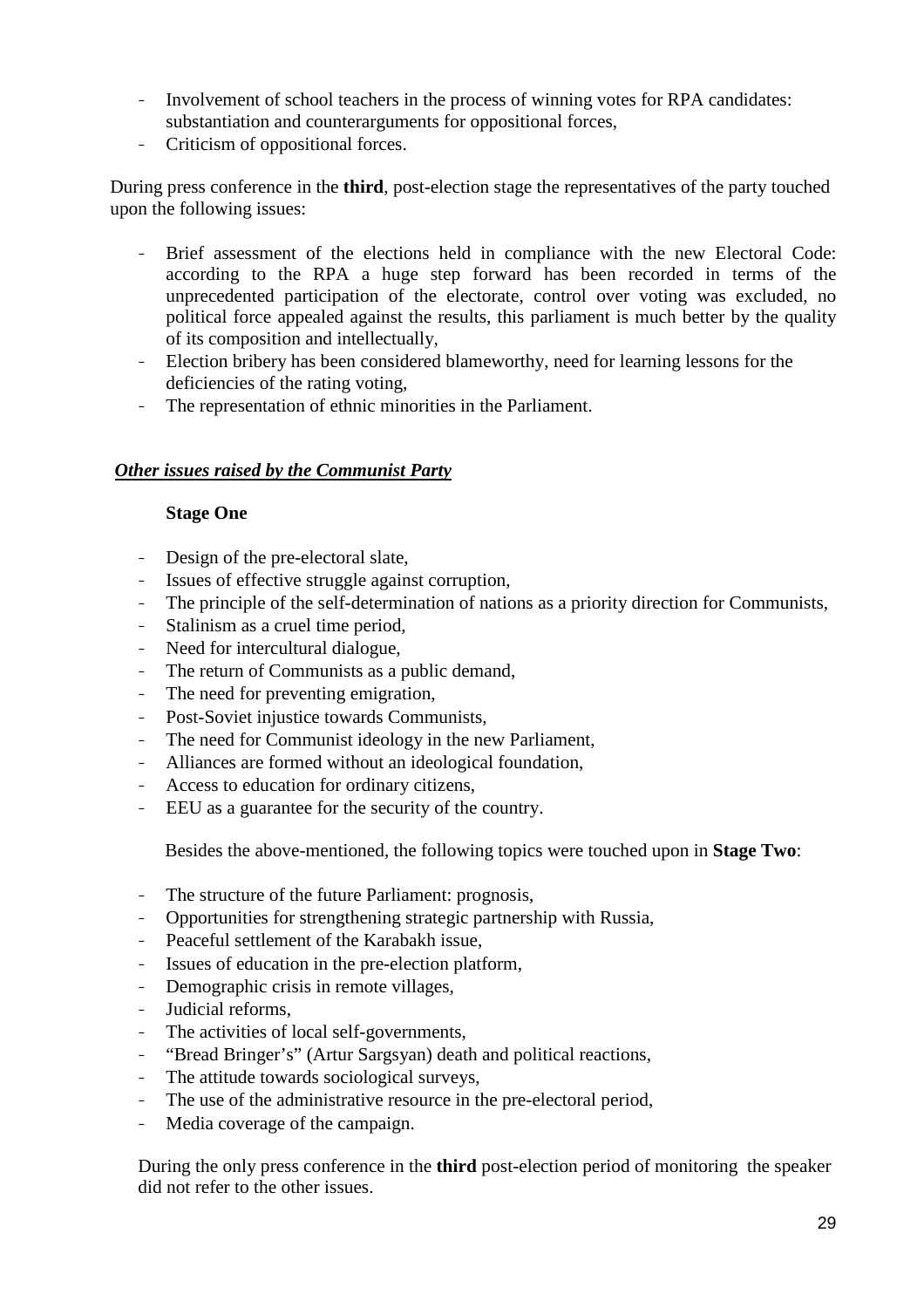# *Other issues raised by Ohanyan – Raffi – Oskanian Alliance of Parties*

### **Stage One**

- The formation of a joint alliance, its goals, objectives and ideas,
- Pre-electoral political rearrangements,
- Rigging of the previous elections.
- Need for the formation of an independent judicial system,
- Analysis of the activity of the authorities,
- Issues of raising the level of combat readiness and efficiency of the army, timulating contract service, and ensuring a security system,
- The need for changing the situation in the country,
- Guarantees for ensuring the security of Armenia and Nagorno Karabakh,
- The probable solution of the Nagorno Karabakh issue,
- The reasons for refusal to collaborate with the authorities and justifications,
- The need for releasing political prisoners and the exclusion of having such in the future,
- The participation of the army in the voting process,
- The importance of collaboration with the civil society,
- Challenges and advantages of the new Electoral Code,
- Adversaries of the ORO Alliance and the potential for coalition,
- Need for making up a separate list for voters residing outside Armenia,
- The factor of the electoral bribe in the elections.
- Armenia's relations with the EEU, EU, CSTO and NATO, as well as separately with China, India and Russia, from the security perspective,
- The justifications for radically changing the pyramid-shaped political system in the country,
- Prevention of emigration,
- Solution of environmental problems,
- Competition of oppositional forces with one another and the fight against the authorities.

Besides the above-mentioned, the following topics were touched upon in **Stage Two**:

- Pre-electoral violence and intimidation,
- The arrest of Oskanian's son and political evaluations,
- The role of women in politics and participation in elections,
- Need for amendments to the Constitution and the Electoral Code,
- Foreign policy in the pre-electoral platform, revision of Ambassadors,
- The issue of political debates in the pre-election struggle,
- Involvement of school teachers in the process of winning votes for the RPA candidates: justifications and counterarguments to the oppositional forces,
- Samvel Babayan's arrest and related political processes,
- The attitude to sociological surveys and sociological organizations,
- Intentional impediments during the campaign,
- The level of the electorate's awareness.

At the press conferences of the **third**, post-election stage the representatives of the alliance referred to the illegitimacy of the authorities, including that of the Parliament, and as a consequence, the incapability of finding effective solutions to the problems the country is facing. The following negative evaluation was given to the pre-electoral processes and the elections: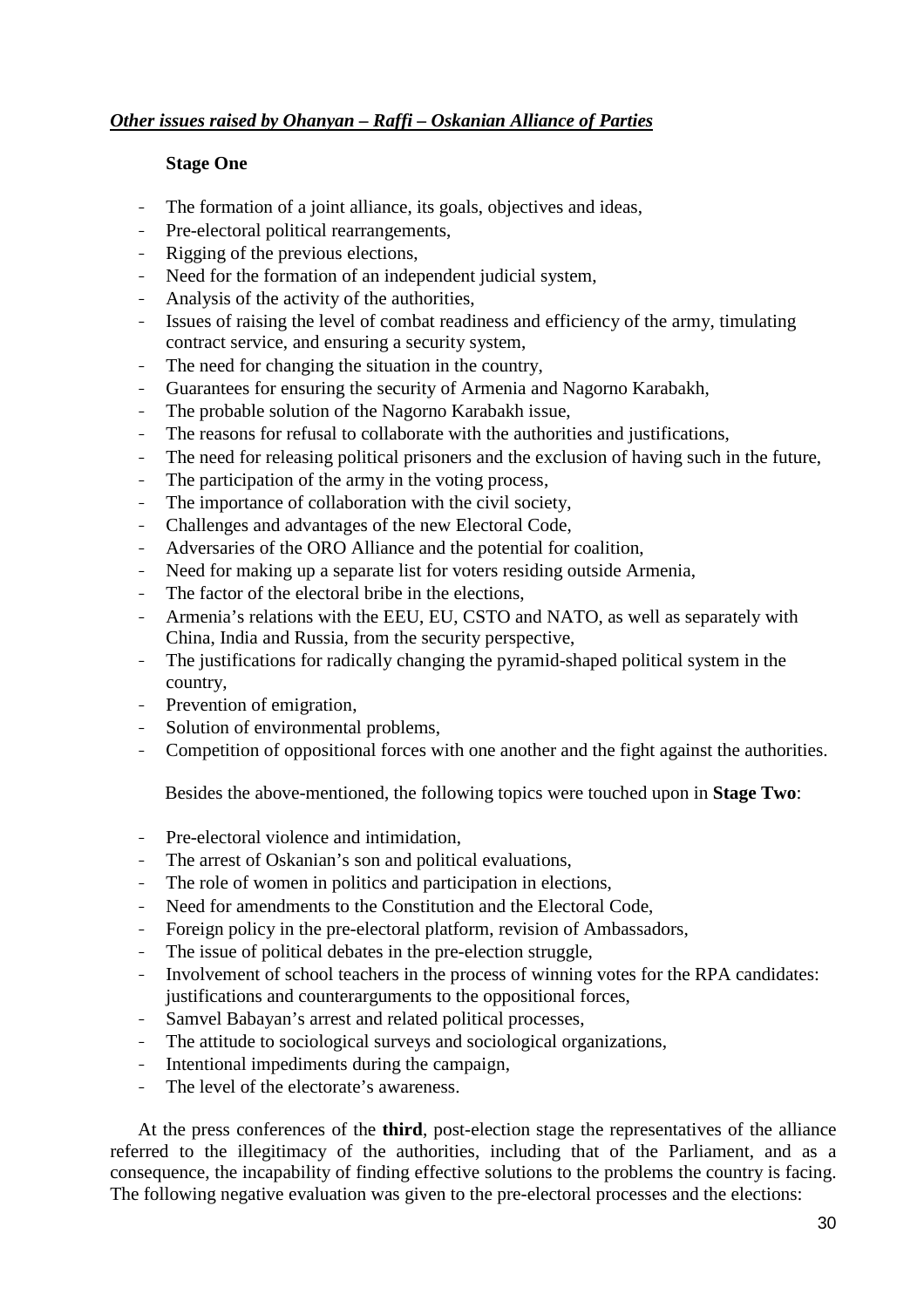- Instead of political elections there was a public auction of votes,
- The number of voters is exaggerated, the ruling party has "won the votes" of the dead and residents of foreign countries,
- The voting was guided by those in the authorities' service,
- The new Parliament has been formed by three people Serzh Sargsyan, Gagik Tsarukyan, Michael Minasyan,
- The opposition was unable to unite, even after the elections.

### *Other issues raised by the Armenian Revolutionary Federation "Dashnaktsutyun"*

### **Stage One**

- Design of the party slate, interparty work,
- The plans of the Armenian Cause offices in 2017,
- Analysis of the situation at the border between Karabakh and Azerbaijan,
- Political development in the South Caucasus region,
- The new power formed through elections and expections thereof,
- The need for a qualitative change of power and issues of overcoming systemic defects,
- The potential of a real coalition with the RPA,
- The new electoral system and the exclusion of forgery,
- The contribution of Dashnaktsutyun in the formation of the new electoral system,
- The factors of the population's poverty and electoral bribes in the elections,
- Preconditions for holding free and fair elections.

Besides the above-mentioned, the following topics were touched upon in **Stage Two**:

- Violations of the law during the campaign,
- Education issues as reflected in the platform,
- Violence among the representatives of the PAP and RPA, ARF and RPA and political evaluations of the events,
- Fight against corruption,
- Ensuring the combat readiness and efficiency of the army,
- Peaceful settlement of the Karabkh problem and the involvement of the NKR in the negotiations process,
- Demographic problems and repatriation,
- Samvel Babayan's arrest and related political processes,
- Involvement of school teachers in the process of winning votes for RPA candidates: substantiation and counterarguments for oppositional forces,
- The ideological aspect of the electoral race,
- The deficiencies of the rating election system and the need to refuse from it,
- The attitude to sociological surveys and sociological organizations,
- Criticism of Levon ter-Petrosyan's recommendations.

**In the third,** post-election period the party did not hold a press conference.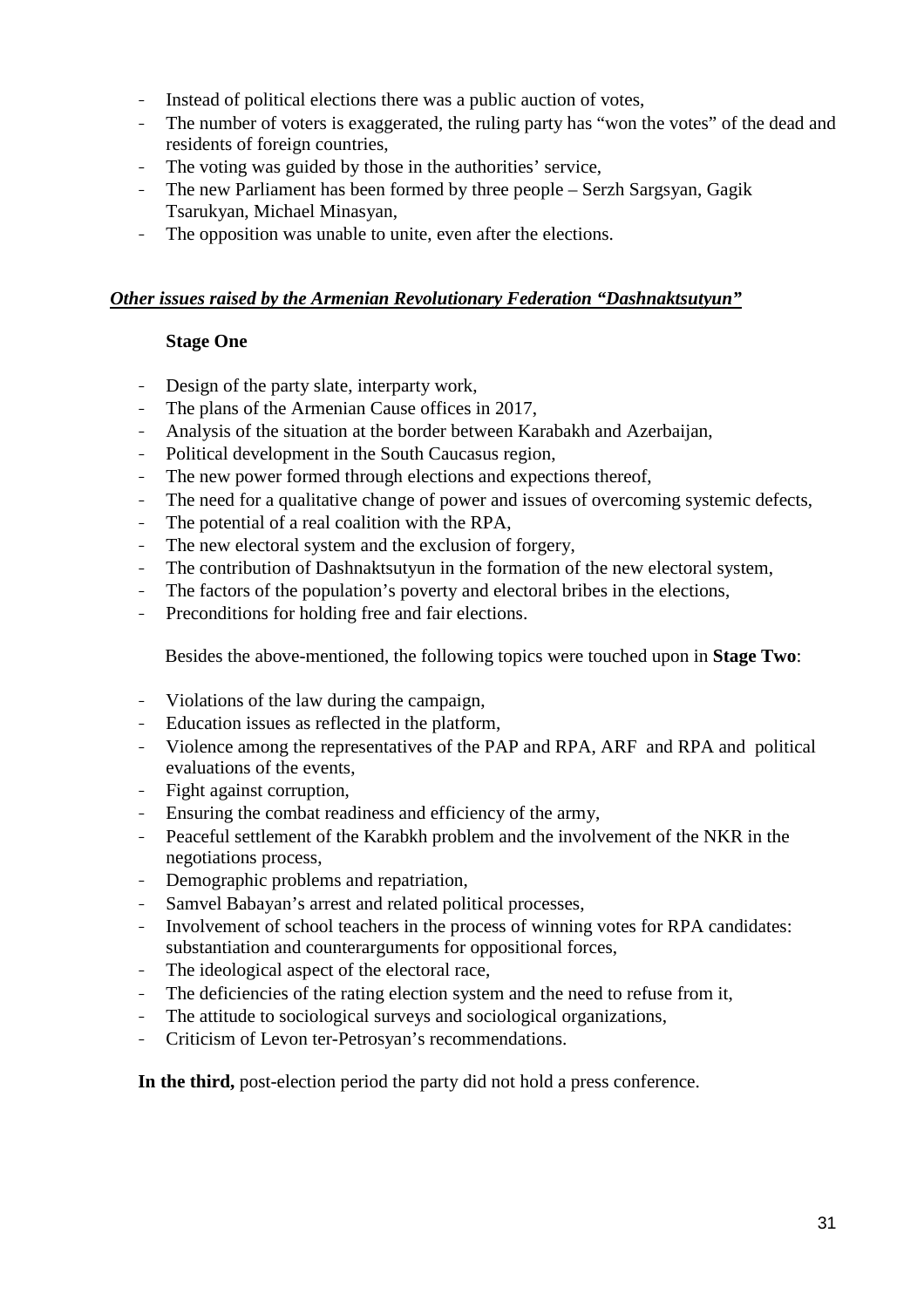#### **CONCLUSION**

The results of the monitoring show that already in the time period prior to the official election campaign of the 2017 April 2 Parliamentary elections the political forces, in general, made quite an active use of press conferences as a means to present their ideas and approaches to the electorate. 63 press conferences were held in different media halls in the capital from February  $6<sup>th</sup>$  to March  $4<sup>th</sup>$  31 of which hosted 2 and more political figures, thus the total number of speakers amounted to 114.

During the 27 days of the official campaign, Stage Two of monitoring, the political forces' activity in this regard was even more intense. 110 press conferences were recorded, with the participation of 201 political figures. As for the post-election period, the activity of the political forces abruptly reduced, there were only 9 press conferences held with the participation of 15 political figures. In total, during all the three stages of monitoring 182 press conferences were held with the participation of 330 representatives of parties and alliances.

It terms of participation rates in press conferences in the first stage of monitoring the Republican Party was the most active of all the forces in the election race, followed by the EXIT alliance, the Free Democrats and the Armenian Revival Parties. The most passive ones were the Armenian Revolutionary Federation "Dashnaktsutyun" and the Communist Party of Armenia.

During the official campaign the picture changed completely. First of all, the EXIT Alliance and the Free Democrats Party exceeded the RPA with the participation rates. Besides, almost all political forces in the election race, with the exception of Ohanyan – Raffi – Oskanian Alliance, abruptly increased their participation in press conferences. Thus, the indicators of the Exit Alliance and the Free Democrats Party grew two and more times. There was almost an equal increase in the participation of the Armenian Revival party and the Congress – PPA Alliance. Whereas the rates of the most passive participants of the first stage, namely Tsarukyan Alliance, ARF and the Communist Party, grew respectively by more than 3, 5 and 10 times.

In the post-election period the press conferences held by the political forces were rare. Most probably, this was conditioned by the absence of any post-election developments, namely protests and other mass initiatives to question the results of the elections. Only 5 of the 9 political forces participating in the elections held press conferences. The RPA, ORO and Free Democrats were the relatively active ones, whereas the ARF, Tsarukyan, Congress – PPA Alliances and the Armenian Revival Party did not hold a post-election press conference at all.

In terms of the duration of press conferences in the first stage of monitoring Ohanyan – Raffi – Oskanian Alliance (399 min. 40 sec.), the RPA (309 min. 5 sec.) and the EXIT (298 min. 45 sec.) were the leaders. However, as for the amount of time allocated for economic and social issues, the EXIT (29 min. 17 sec.) exceeded not only the aggregated rate of ORO (12 min. 39 sec.) and RPA (7 min. 45 sec.) but also the other adversaries running for Parliament. In the second stage the situation completely changed in this regard: Ohanyan – Raffi – Oskanian Alliance became obviously more passive and were at the bottom, whereas the RPA occupied the position of the leader. Though yielding to the Republicans by about 100 minutes, the Free Democrats came next, and the latter were followed by the Communist Party, who had the lowest indicator in the first stage.

In general, in the second stage, i.e. during the 27 days of the campaign, the vast majority of parties and alliances paid attention to socio-economic problems many times more, that during the first stage of monitoring. Moreover, almost all political forces spoke more on economic issues than on social issues in their press conferences. The EXIT Alliance was the only exception